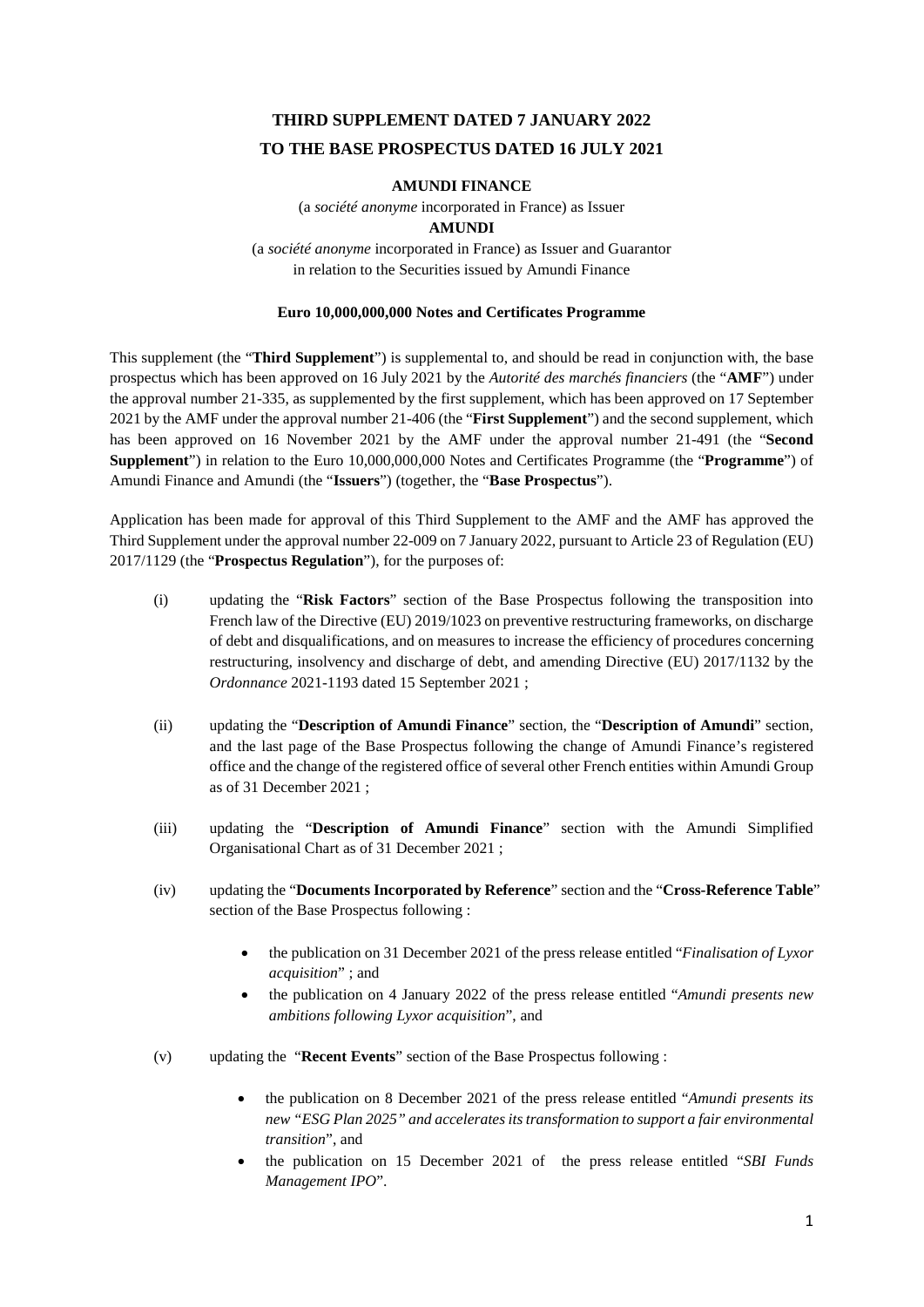Terms defined in the Base Prospectus shall have the same meaning when used in this Third Supplement.

This Third Supplement has been approved by the AMF in France as competent authority under the Prospectus Regulation. The AMF only approves this Third Supplement as meeting the standards of completeness, comprehensibility and consistency imposed by the Prospectus Regulation. Such approval shall not be considered as an endorsement of the Issuers or the quality of the Securities that are the subject of the Base Prospectus as supplemented by the First Supplement, the Second Supplement and this Third Supplement. Investors should make their own assessment of the opportunity to invest in such Securities.

Save as disclosed in this Third Supplement, no other significant new factor, material mistake or material inaccuracy relating to the information included in the Base Prospectus has arisen or been noted, as the case may be, since the approval of the Base Prospectus by the AMF. To the extent that there is any inconsistency between any statement in the Third Supplement and any other statement in, including incorporated by reference in, the Base Prospectus, the statements referred to in the Third Supplement will prevail.

Pursuant to Article 23(2) of the Prospectus Regulation, in the context of a public offer of Securities, investors who have already accepted to purchase or subscribe for any Securities to be issued under the Programme before this Third Supplement is published shall have the right, exercisable until 13 January 2022 included, to withdraw their acceptances, provided that the significant new factor, material mistake or material inaccuracy arose or was noted before the closing of the offer period or the delivery of the Securities, whichever occurs first. Investors may contact the authorised offeror(s) should they wish to exercise the right of withdrawal.

The Base Prospectus, the First Supplement, the Second Supplement and this Third Supplement and any documents incorporated by reference herein and therein will be published on the website of the Issuers (www.amundifinance.com and www.amundi.com) and on the website of the AMF (www.amf-france.org).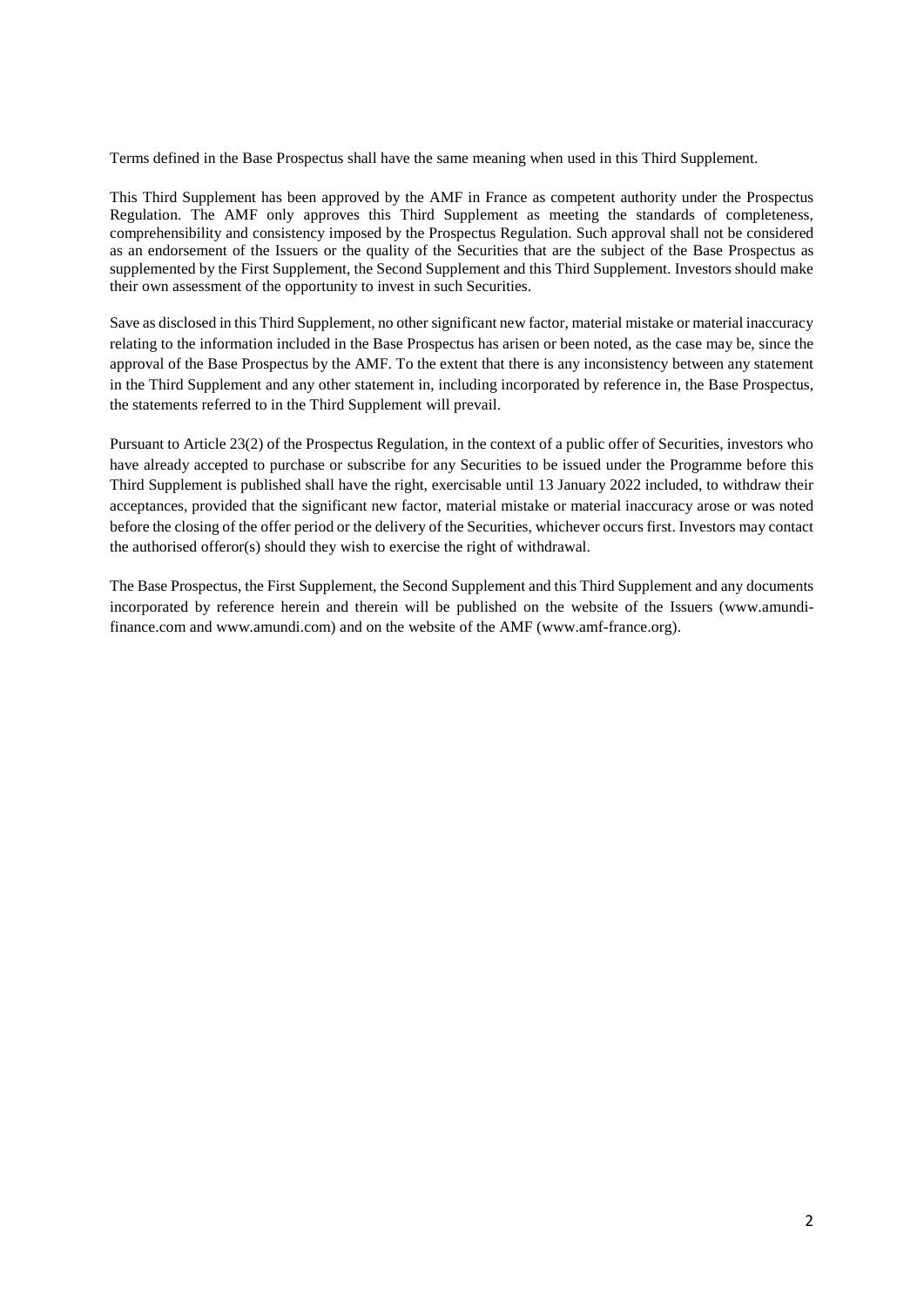# **Table of Contents**

| PERSON RESPONSIBLE FOR THE INFORMATION GIVEN IN THE THIRD SUPPLEMENT  22 |  |
|--------------------------------------------------------------------------|--|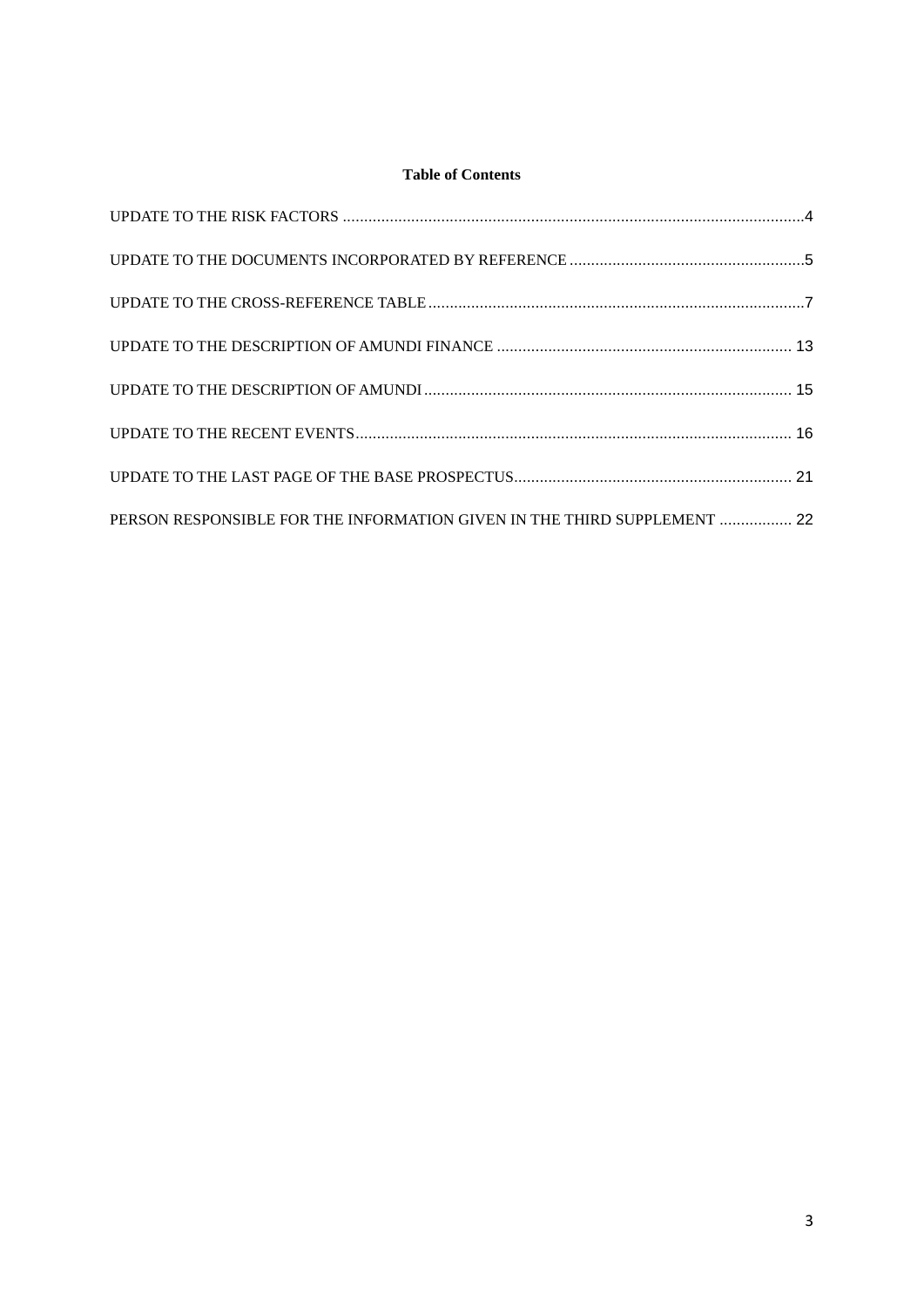### <span id="page-3-0"></span>**UPDATE TO THE RISK FACTORS**

The risk factor entitled "*Return on the Securities may be limited or delayed by the insolvency of the Issuers*" in the section entitled "Risk Factors" appearing on pages 28 to 29 of the Base Prospectus is deleted and replaced with the following:

#### *"Return on the Securities may be limited or delayed by the insolvency of the Issuers or the Guarantor*

The Issuers and the Guarantor are *sociétés anonymes* with their corporate seats in France. In the event that the relevant Issuer or the Guarantor, as the case may be, becomes insolvent insolvency proceedings will be generally governed by the insolvency laws of France to the extent that, where applicable, the "centre of main interests" (as construed under Regulation (EU) 2015/848, as amended) of the Issuers and the Guarantor is located in France.

The Directive (EU) 2019/1023 on preventive restructuring frameworks, on discharge of debt and disqualifications, and on measures to increase the efficiency of procedures concerning restructuring, insolvency and discharge of debt, and amending Directive (EU) 2017/1132 have been transposed into French law by the *Ordonnance* 2021-1193 dated 15 September 2021. Such *Ordonnance*, applicable as from 1 October 2021, amends French insolvency laws notably with regard to the process of adoption of restructuring plans under insolvency proceedings. According to this *Ordonnance*, "affected parties" (including notably creditors, and therefore the Holders of Securities) shall be treated in separate classes for the purpose of adopting a restructuring plan. Classes shall be formed in such a way that each class comprises claims or interests with rights that reflect a sufficient commonality of interest based on verifiable criteria. Holders of Securities will no longer deliberate on the proposed restructuring plan in a separate assembly, meaning that they will no longer benefit from a specific veto power on this plan. Instead, as any other affected parties, the Holders of Securities will be grouped into one or several classes (with potentially other types of creditors) and their dissenting vote may possibly be overridden by a cross-class cram down.

Both the scopes of the Directive (EU) 2019/1023 and the Ordonnance do not cover financial institutions, unless the competent authority chooses to make them applicable. In such a case, the application of French insolvency law to a credit institution as the Issuers or the Guarantor, as the case may be, is also subject to the prior permission of the *Autorité de contrôle prudentiel et de résolution* before the opening of any safeguard, judicial reorganisation or liquidation procedures. This limitation will affect the ability of the Holders of Securities to recover their investments in the Securities.

Should such proceedings be opened, the commencement of insolvency proceedings against the relevant Issuer or the Guarantor, as the case may be, could have a material adverse effect on the market value of Securities issued by the relevant Issuer. As a consequence, any decision taken by a class of affected parties could significantly impact the Holders of Securities and cause them to lose all or part of their investment, should they not be able to recover all or part of the amounts due to them from the relevant Issuer or the Guarantor, as the case may be."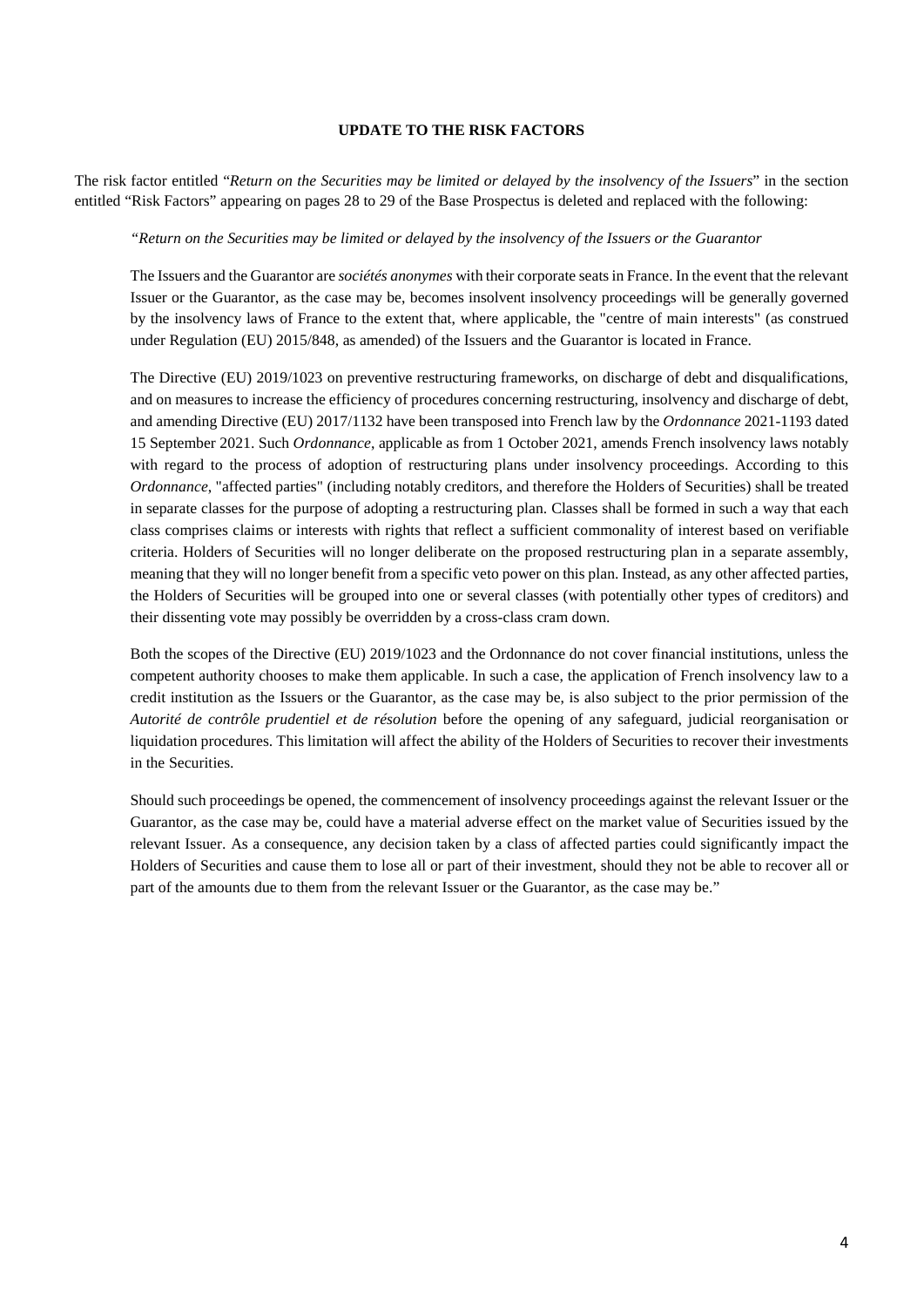## <span id="page-4-1"></span>**UPDATE TO THE DOCUMENTS INCORPORATED BY REFERENCE**

<span id="page-4-0"></span>The chapter "*Documents incorporated by reference*" on page 53 of the Base Prospectus is amended as follows:

### **DOCUMENTS INCORPORATED BY REFERENCE**

This Base Prospectus should be read and construed in conjunction with the sections listed below included in the following documents which have been previously published or are published simultaneously with this Base Prospectus and that have been filed with the AMF and shall be incorporated in, and form part of, this Base Prospectus:

- a. [The terms and conditions of the Securities contained in the base prospectus of Amundi Issuance dated 18 May 2015](https://bit.ly/Issuance-Base-2015)  (as approved by the *Autorité des marchés financiers*) (the **2015 Conditions**) (hyperlink: https://bit.ly/Issuance-Base-[2015\);](https://bit.ly/Issuance-Base-2015)
- b. The terms and conditions of the Securities contained in the base prospectus of Amundi Issuance, Amundi Finance and Amundi dated 19 July 2016 (as approved by the *Autorité des marchés financiers*) (the **2016 Conditions**) (hyperlink: [https://bit.ly/2016-Base-Pospectus-Amundi\)](https://bit.ly/2016-Base-Pospectus-Amundi);
- c. The terms and conditions of the Securities contained in the base prospectus of Amundi Issuance, Amundi Finance and Amundi dated 13 July 2017 (as approved by the *Autorité des marchés financiers*) (the **2017 Conditions**) (hyperlink:<https://bit.ly/2017-Base-Prospectus-Amundi>);
- d. The terms and conditions of the Securities contained in the base prospectus of Amundi Issuance, Amundi Finance and Amundi dated 11 July 2018 (as approved by the *Autorité des marchés financiers*) (the **2018 Conditions**) (hyperlink <https://bit.ly/2018-Base-Prospectus-Amundi>);
- e. The terms and conditions of the Securities contained in the base prospectus of Amundi Issuance, Amundi Finance and Amundi dated 10 July 2019 (as approved by the *Autorité des marchés financiers*) (the **2019 Conditions**) (hyperlink:<https://bit.ly/2019-Base-Prospectus-Amundi>);
- f. The terms and conditions of the Securities contained in the base prospectus of Amundi Issuance, Amundi Finance and Amundi dated 2 September 2020 (as approved by the *Autorité des marchés financiers*) (the **2020 Conditions**) (hyperlink:<https://bit.ly/2020-Base-Prospectus-Amundi>);
- g. [The English version of the audited financial statements of Amundi Finance as at, and for the year ended 31 December](https://www.amundi-finance.com/document/edito/NTk1YWNmNjM1ZGE1NjhkMmVmMjI3YTM0NTA2YWQ0N2E)  2019 including the statutory auditors' report (the **Amundi Finance 2019 FS**) (hyperlink: https://www.amundi[finance.com/document/edito/NTk1YWNmNjM1ZGE1NjhkMmVmMjI3YTM0NTA2YWQ0N2E\);](https://www.amundi-finance.com/document/edito/NTk1YWNmNjM1ZGE1NjhkMmVmMjI3YTM0NTA2YWQ0N2E)
- h. The English version of the audited financial statements of Amundi Finance as at, and for the yea[r ended 31 December](https://www.amundi-finance.com/amundi_finance_en/document/edito/ZmU3NWU1NDljMjFlNDQ5ZGI3YTRkY2IyOTQ5OTM2NDY)  [2020 including the statutory auditors' report \(the](https://www.amundi-finance.com/amundi_finance_en/document/edito/ZmU3NWU1NDljMjFlNDQ5ZGI3YTRkY2IyOTQ5OTM2NDY) **Amundi Finance 2020 FS**) (hyperlink: https://www.amundifinance.com/amundi\_finance\_en/document/edito/ZmU3NWU1NDljMjFlNDQ5ZGI3YTRkY2IyOTQ5OTM2NDY );
- i. The English version of the semestrial financial report of Amundi Finance as at 30 June 2021 i[ncluding the statutory](https://www.amundi-finance.com/amundi_finance_en/document/edito/Y2M0ZGUzOTQ4YmE2MmQ5NmRjOWY3NWQ0NWY4MTlkZmU)  [auditors' report \(the](https://www.amundi-finance.com/amundi_finance_en/document/edito/Y2M0ZGUzOTQ4YmE2MmQ5NmRjOWY3NWQ0NWY4MTlkZmU) **[Amundi Finance 2021 SFR](https://www.amundi-finance.com/amundi_finance_en/document/edito/Y2M0ZGUzOTQ4YmE2MmQ5NmRjOWY3NWQ0NWY4MTlkZmU)**[\) \(hyperlink: https://www.amundi](https://www.amundi-finance.com/amundi_finance_en/document/edito/Y2M0ZGUzOTQ4YmE2MmQ5NmRjOWY3NWQ0NWY4MTlkZmU)finance.com/amundi\_finance\_en/document/edito/Y2M0ZGUzOTQ4YmE2MmQ5NmRjOWY3NWQ0NWY4MTl [kZmU\);](https://www.amundi-finance.com/amundi_finance_en/document/edito/Y2M0ZGUzOTQ4YmE2MmQ5NmRjOWY3NWQ0NWY4MTlkZmU)
- j. The English version of Amundi's *Document universel de référence* 2019 registered under the AMF number D.20- 287 including the audited consolidated financial statements of Amundi as at, and for the year ended 31 December 2019 and the statutory's joint auditors report (the **Amundi 2019 URD**) (hyperlink [https://bit.ly/2019-URD-Amundi\)](https://bit.ly/2019-URD-Amundi);
- k. The English version of Amundi's *Document universel de référence* 2020 filed on 12 April 2021 with the AMF including the audited consolidated financial statements of Amundi as at, and [for the year ended 31 December 2](https://bit.ly/2020-URD-Amundi)020 and the statutory's joint auditors report (the **Amundi 2020 URD**) (hyperlink: https://bit.ly/2020-URD-Amundi);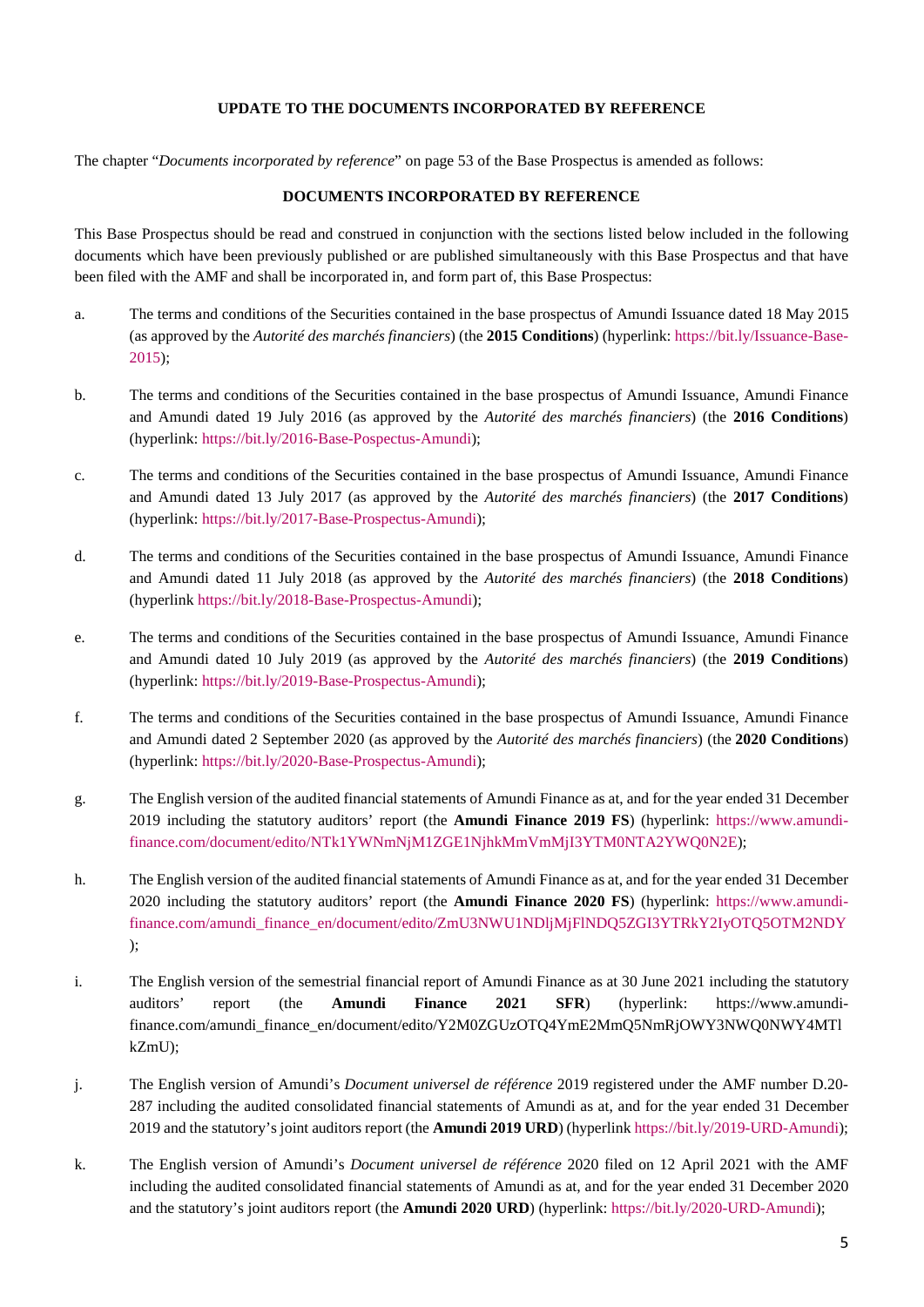- l. The English version of the semestrial financial report of Amundi as at 30 June 2021 including the statutory auditors' report (the **Amundi 2021 SFR**) (hyperlink: <https://bit.ly/2021-H1-FinancialReport-Amundi>),
- m. The English version of the press release published on 4 November 2021 by Amundi, which announced the third quarter and first nine months of 2021 results of Amundi (the **Amundi Q3 & 9M 2021 results**) (hyperlink: <https://bit.ly/Amundi-Results-Q3-2021>),
- n. The English version of the press release published on 31 December 2021 entitled "*Finalisation of Lyxor acquisition"* (the **Amundi Press Release dated 31 December 2021)** (hyperlink:<https://bit.ly/PR-Finalisation-Lyxor>)
- o. The English version of the press release published on 4 January 2022 entitled "*Amundi p[resents new ambitions](https://bit.ly/PR-New-Ambitions)  [following Lyx](https://bit.ly/PR-New-Ambitions)or acquisition*" (the **Amundi Press Release dated 4 January 2022)** (hyperlink: https://bit.ly/PR-New-Ambitions)
- p. The form of final terms of the Securities contained in the base prospectus of Amundi Issuance, Amundi Finance and [Amundi dated 2 September 2020 \(as approved by the](https://bit.ly/2020-Base-Prospectus-Amundi) *Autorité des marchés financiers*) (the **2020 Conditions**) (hyperlink: https://bit.ly/2020-Base-Prospectus-Amundi) and the final terms dated 14 June 2021 (hyperlink: <https://bit.ly/2021-Final-Terms-Amundi>).

save that any statement contained herein or in a document which is deemed to be incorporated by reference herein shall be deemed to be modified or superseded for the purpose of this Base Prospectus to the extent that such statement is inconsistent with a statement contained in this Base Prospectus or any supplement to this Base Prospectus.

Where only certain parts of a document are incorporated by reference, the non-incorporated parts are either not relevant for the investor for the purposes of Annex 6 of the Commission Delegated Regulation 2019/980 or covered elsewhere in this Base Prospectus.

For the avoidance of doubt, "Not Applicable" in the cross-reference table below means that the information is not relevant for the purposes of Annex 6 of the Commission Delegated Regulation 2019/980, as amended. Items of such Annex 6 of the Commission Delegated Regulation which are not listed in the cross-reference table below are either deemed not relevant for an investor or are otherwise covered elsewhere in this Base Prospectus.

| <b>Previous Conditions</b> |                                              |  |  |
|----------------------------|----------------------------------------------|--|--|
| 2015 Conditions            | Pages 72 to 206 of the 2015 Base Prospectus  |  |  |
|                            |                                              |  |  |
| 2016 Conditions            | Pages 87 to 225 of the 2016 Base Prospectus  |  |  |
| 2017 Conditions            | Pages 87 to 253 of the 2017 Base Prospectus  |  |  |
|                            |                                              |  |  |
| 2018 Conditions            | Pages 92 to 282 of the 2018 Base Prospectus  |  |  |
| 2019 Conditions            | Pages 120 to 299 of the 2019 Base Prospectus |  |  |
|                            |                                              |  |  |
| 2020 Conditions            | Pages 72 to 268 of the 2020 Base Prospectus  |  |  |

The information incorporated by reference above is available as follows: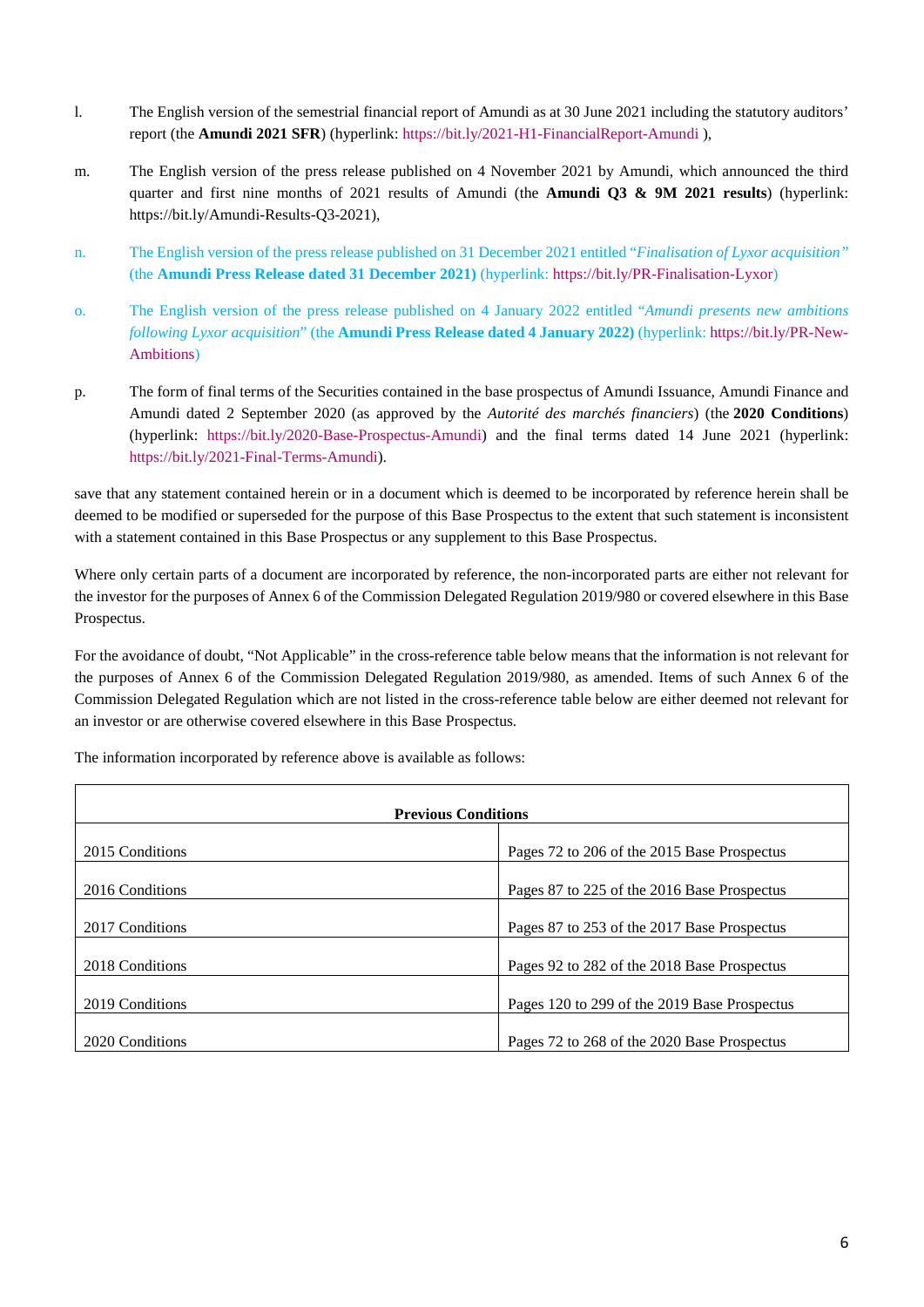# <span id="page-6-1"></span>**UPDATE TO THE CROSS-REFERENCE TABLE**

<span id="page-6-0"></span>The following consolidated table relating to Amundi, which replaces and supersedes the table contained in the Base Prospectus on pages 57 to 62, cross-references the information incorporated by reference in the Base Prospectus, as supplemented, with the main heading required under Annex 6 of the Commission Delegated Regulation (EU) 2019/980 supplementing the Prospectus Regulation.

| AMUNDI                                                                      |                                                                                                                                                                                                                                                                                                                                                                                                                                                                                  |                                                                                                                                 |
|-----------------------------------------------------------------------------|----------------------------------------------------------------------------------------------------------------------------------------------------------------------------------------------------------------------------------------------------------------------------------------------------------------------------------------------------------------------------------------------------------------------------------------------------------------------------------|---------------------------------------------------------------------------------------------------------------------------------|
| Extract of the Annex 6 of the European Regulation (EU) 2019/980, as amended |                                                                                                                                                                                                                                                                                                                                                                                                                                                                                  |                                                                                                                                 |
| 4.                                                                          | <b>Information about the Issuer/Guarantor</b>                                                                                                                                                                                                                                                                                                                                                                                                                                    |                                                                                                                                 |
| 4.1                                                                         | History and development of the Issuer/Guarantor:                                                                                                                                                                                                                                                                                                                                                                                                                                 |                                                                                                                                 |
| 4.1.1                                                                       | the legal and commercial name of the Issuer/Guarantor;                                                                                                                                                                                                                                                                                                                                                                                                                           | Pages 200; 322 of<br>Amundi 2020 URD                                                                                            |
| 4.1.2                                                                       | the place of registration of the Issuer/Guarantor, its registration number and legal entity<br>identifier ('LEI');                                                                                                                                                                                                                                                                                                                                                               | Pages 200; 322 of<br>Amundi 2020 URD                                                                                            |
| 4.1.3                                                                       | the date of incorporation and the length of life of the issuer, except where the period is<br>indefinite;                                                                                                                                                                                                                                                                                                                                                                        | Page 322 of Amundi<br>2020 URD                                                                                                  |
| 4.1.4                                                                       | The domicile and legal form of the issuer, the legislation under which the issuer<br>operates, its country of incorporation, the address, telephone number of its registered<br>office (or principal place of business if different from its registered office) and website<br>of the issuer, if any, with a disclaimer that the information on the website does not form<br>part of the prospectus unless that information is incorporated by reference into the<br>prospectus; | Pages 200; 322; 323<br>of Amundi<br>2020<br><b>URD</b>                                                                          |
| 4.1.5                                                                       | Details of any recent events particular to the issuer and which are to a material extent<br>relevant to an evaluation of the issuer's solvency.                                                                                                                                                                                                                                                                                                                                  | N/A<br>The Amundi Press<br>Release<br>dated<br>31<br>December 2021<br>The Amundi Press<br>Release<br>dated<br>4<br>January 2022 |
| 4.1.7                                                                       | Information on the material changes in the issuer's borrowing and funding structure<br>since the last financial year;                                                                                                                                                                                                                                                                                                                                                            | 167-170<br>Pages<br>of<br>Amundi 2020 URD                                                                                       |
| 4.1.8                                                                       | Description of the expected financing of the issuer's activities                                                                                                                                                                                                                                                                                                                                                                                                                 | Pages<br>27-28<br>of<br>Amundi 2020 URD                                                                                         |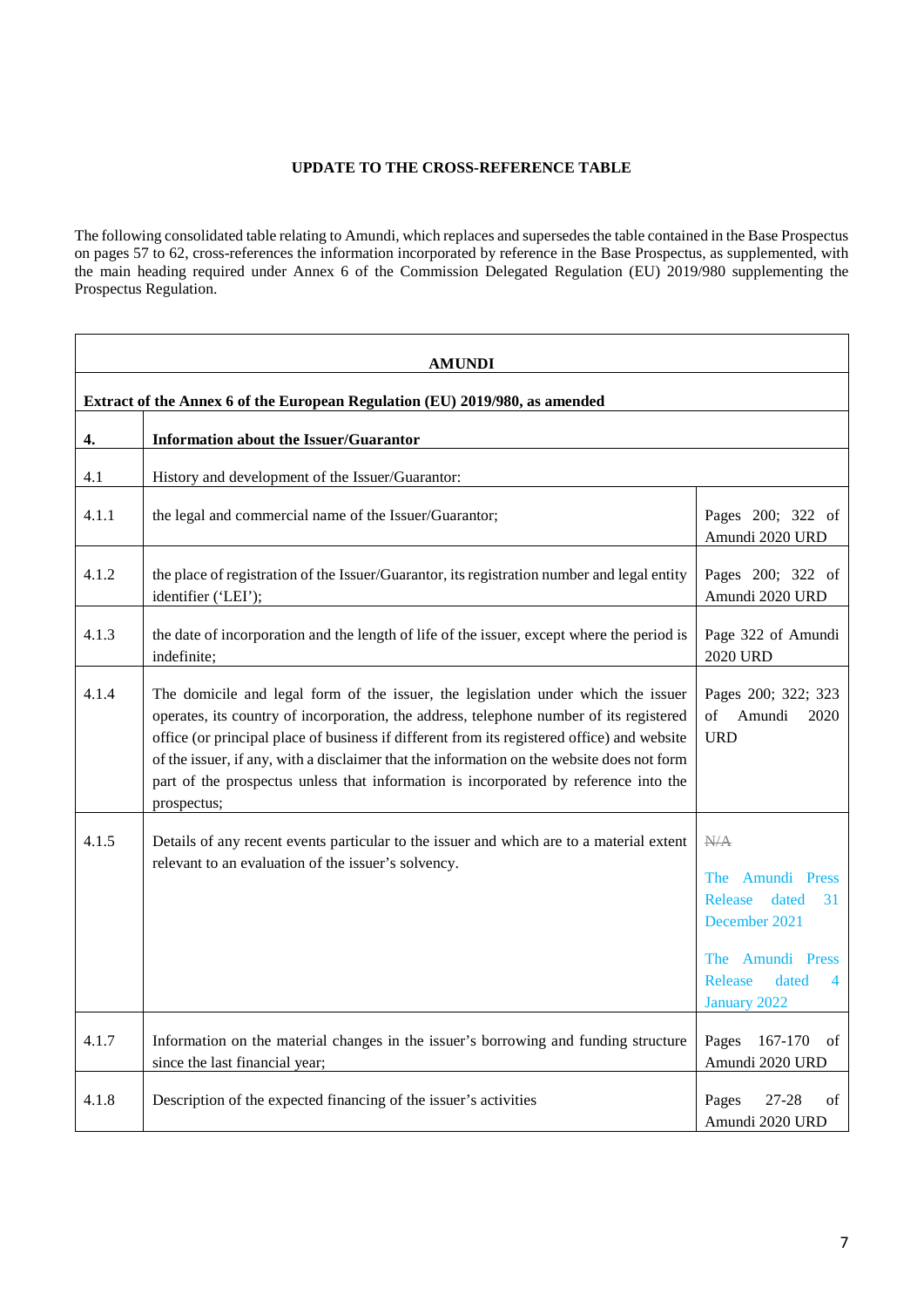| 5.    | <b>Business Overview</b>                                                                                                                                                                                                                                                                                                                                                                                                                                                                                                                                                                                                                                                                                                                                                                                                                                                                                                  |                                                            |  |  |
|-------|---------------------------------------------------------------------------------------------------------------------------------------------------------------------------------------------------------------------------------------------------------------------------------------------------------------------------------------------------------------------------------------------------------------------------------------------------------------------------------------------------------------------------------------------------------------------------------------------------------------------------------------------------------------------------------------------------------------------------------------------------------------------------------------------------------------------------------------------------------------------------------------------------------------------------|------------------------------------------------------------|--|--|
| 5.1   | Principal activities                                                                                                                                                                                                                                                                                                                                                                                                                                                                                                                                                                                                                                                                                                                                                                                                                                                                                                      |                                                            |  |  |
| 5.1.1 | A description of the issuer's principal activities, including:<br>the main categories of products sold and/or services performed;<br>(a)<br>an indication of any significant new products or activities;<br>(b)<br>the principal markets in which the issuer competes.<br>(c)                                                                                                                                                                                                                                                                                                                                                                                                                                                                                                                                                                                                                                             | Pages 2-3; 7; 14-23 of<br>Amundi 2020 URD                  |  |  |
| 5.2   | The basis for any statements made by the issuer regarding its competitive position                                                                                                                                                                                                                                                                                                                                                                                                                                                                                                                                                                                                                                                                                                                                                                                                                                        | Pages<br>14-23<br>of<br>Amundi 2020 URD                    |  |  |
| 6.    | <b>Organisational Structure</b>                                                                                                                                                                                                                                                                                                                                                                                                                                                                                                                                                                                                                                                                                                                                                                                                                                                                                           |                                                            |  |  |
| 6.1   | If the issuer is part of a group, a brief description of the group and the issuer's position<br>within the group. This may be in the form of, or accompanied by, a diagram of the<br>organisational structure if this helps to clarify the structure                                                                                                                                                                                                                                                                                                                                                                                                                                                                                                                                                                                                                                                                      | Page 36 of Amundi<br><b>2020 URD</b>                       |  |  |
| 6.2   | If the issuer is dependent upon other entities within the group, this must be clearly<br>stated together with an explanation of this dependence.                                                                                                                                                                                                                                                                                                                                                                                                                                                                                                                                                                                                                                                                                                                                                                          | Pages 36; 255-257;<br>283-284 of Amundi<br><b>2020 URD</b> |  |  |
| 8.    | <b>Profit Forecasts or Estimates</b>                                                                                                                                                                                                                                                                                                                                                                                                                                                                                                                                                                                                                                                                                                                                                                                                                                                                                      |                                                            |  |  |
| 8.1   | Where an issuer includes on a voluntary basis a profit forecast or a profit estimate<br>(which is still outstanding and valid), that forecast or estimate included in the<br>registration document must contain the information set out in items 8.2 and 8.3. If a<br>profit forecast or profit estimate has been published and is still outstanding, but no<br>longer valid, then provide a statement to that effect and an explanation of why such<br>profit forecast or estimate is no longer valid. Such an invalid forecast or estimate is not<br>subject to the requirements in items 8.2 and 8.3.                                                                                                                                                                                                                                                                                                                  | N/A                                                        |  |  |
| 8.2   | Where an issuer chooses to include a new profit forecast or a new profit estimate, or<br>where the issuer includes a previously published profit forecast or a previously<br>published profit estimate pursuant to item 8.1, the profit forecast or estimate shall be<br>clear and unambiguous and contain a statement setting out the principal assumptions<br>upon which the issuer has based its forecast, or estimate.<br>The forecast or estimate shall comply with the following principles:<br>(a)<br>there must be a clear distinction between assumptions about factors which the<br>members of the administrative, management or supervisory bodies can<br>influence and assumptions about factors which are exclusively outside the<br>influence of the members of the administrative, management or supervisory<br>bodies;<br>the assumptions must be reasonable, readily understandable by investors,<br>(b) | N/A                                                        |  |  |
|       | specific and precise and not relate to the general accuracy of the estimates<br>underlying the forecast; and                                                                                                                                                                                                                                                                                                                                                                                                                                                                                                                                                                                                                                                                                                                                                                                                              |                                                            |  |  |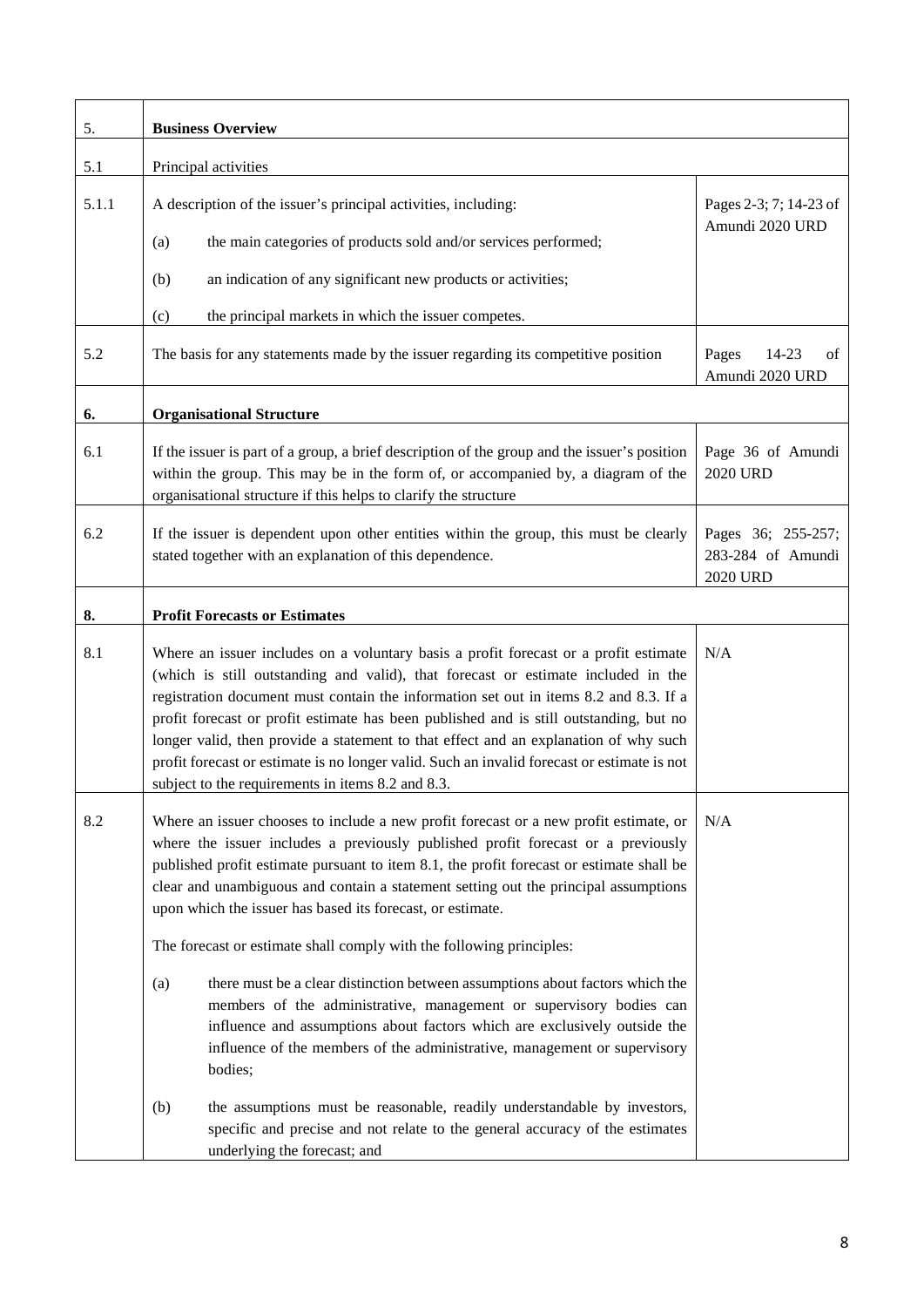|        | (c)<br>In the case of a forecast, the assumptions shall draw the investor's attention to<br>those uncertain factors which could materially change the outcome of the<br>forecast.                                                                                                |                                                          |
|--------|----------------------------------------------------------------------------------------------------------------------------------------------------------------------------------------------------------------------------------------------------------------------------------|----------------------------------------------------------|
| 8.3    | The prospectus shall include a statement that the profit forecast or estimate has been<br>compiled and prepared on a basis which is both:                                                                                                                                        | N/A                                                      |
|        | comparable with the historical financial information;<br>(a)                                                                                                                                                                                                                     |                                                          |
|        | consistent with the issuer's accounting policies.<br>(b)                                                                                                                                                                                                                         |                                                          |
| 9.     | <b>Administrative, Management, And Supervisory Bodies</b>                                                                                                                                                                                                                        |                                                          |
| 9.1    | Names, business addresses and functions within the issuer of the following persons and<br>an indication of the principal activities performed by them outside of that issuer where<br>these are significant with respect to that issuer:                                         | Pages 40-41, 43-75 of<br>Amundi 2020 URD                 |
|        | members of the administrative, management or supervisory bodies;<br>(a)                                                                                                                                                                                                          |                                                          |
|        | partners with unlimited liability, in the case of a limited partnership with a<br>(b)<br>share capital.                                                                                                                                                                          |                                                          |
| 9.2    | Administrative, Management, and Supervisory bodies conflicts of interests.                                                                                                                                                                                                       | Page 65 of Amundi                                        |
|        | Potential conflicts of interests between any duties to the issuer, of the persons referred<br>to in item 9.1, and their private interests and or other duties must be clearly stated. In<br>the event that there are no such conflicts, a statement to that effect must be made. | <b>2020 URD</b>                                          |
| 10.    | <b>Major Shareholders</b>                                                                                                                                                                                                                                                        |                                                          |
| 10.1   | To the extent known to the issuer, state whether the issuer is directly or indirectly<br>owned or controlled and by whom and describe the nature of such control and describe<br>the measures in place to ensure that such control is not abused.                                | Pages 29-30;<br>200;<br>271 of Amundi 2020<br><b>URD</b> |
| 10.2   | A description of any arrangements, known to the issuer, the operation of which may at $\mid N/A$<br>a subsequent date result in a change in control of the issuer.                                                                                                               |                                                          |
| 11.    | Financial Information concerning the Issuer/Guarantor's assets and liabilities, financial position and<br>profits and losses                                                                                                                                                     |                                                          |
| 11.1   | Historical Financial Information                                                                                                                                                                                                                                                 |                                                          |
| 11.1.1 | Audited historical financial information covering the latest two financial years (or such<br>shorter period as the issuer has been in operation) and the audit report in respect of each<br>year.                                                                                | Pages 173-237; 239-<br>277 of Amundi 2019<br><b>URD</b>  |
|        |                                                                                                                                                                                                                                                                                  | Pages 199-264; 265-<br>304 of Amundi 2020<br><b>URD</b>  |
| 11.1.3 | <b>Accounting Standards</b><br>The financial information must be prepared according to International Financial<br>Reporting Standards as endorsed in the Union based on Regulation (EC) No                                                                                       | Pages 182-199; 246-<br>250 of Amundi 2019<br><b>URD</b>  |
|        | 1606/2002.                                                                                                                                                                                                                                                                       |                                                          |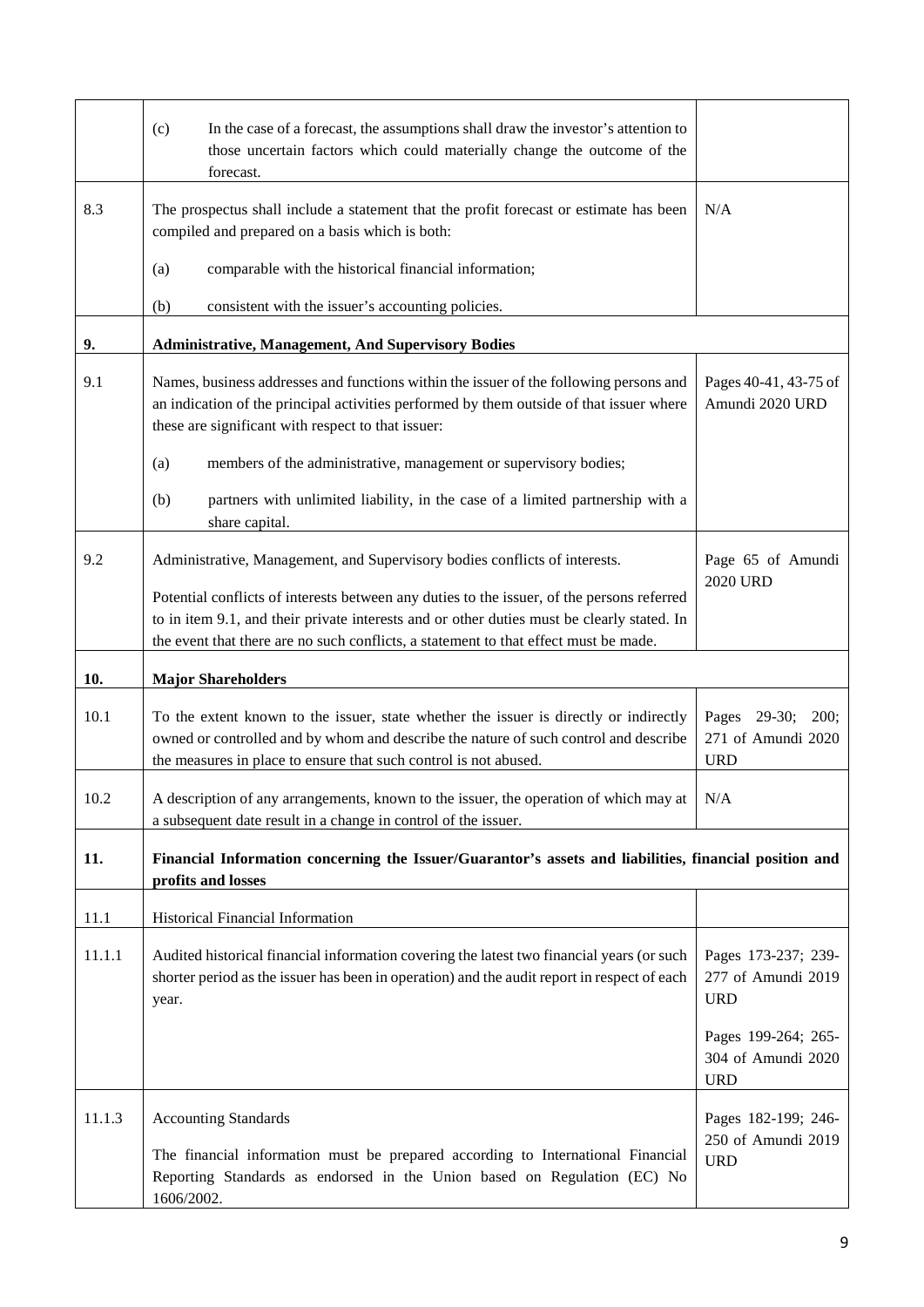|        | If Regulation (EC) No 1606/2002 is not applicable, the financial information must be<br>prepared in accordance with either:<br>a Member State's national accounting standards for issuers from the EEA, as<br>(a)<br>required by the Directive 2013/34/EU;<br>(b)<br>a third country's national accounting standards equivalent to Regulation (EC)<br>No 1606/2002 for third country issuers. If such third country's national<br>accounting standards are not equivalent to Regulation (EC) No 1606/2002,<br>the financial statements shall be restated in compliance with that Regulation. | Pages 209-226; 271-<br>277 of Amundi 2020<br><b>URD</b>                      |  |
|--------|----------------------------------------------------------------------------------------------------------------------------------------------------------------------------------------------------------------------------------------------------------------------------------------------------------------------------------------------------------------------------------------------------------------------------------------------------------------------------------------------------------------------------------------------------------------------------------------------|------------------------------------------------------------------------------|--|
| 11.1.5 | Where the audited financial information is prepared according to national accounting standards, the financial<br>information required under this heading must include at least the following:                                                                                                                                                                                                                                                                                                                                                                                                |                                                                              |  |
|        | the balance sheet;<br>(a)                                                                                                                                                                                                                                                                                                                                                                                                                                                                                                                                                                    | Pages 177 and 240-<br>241 of Amundi 2019<br><b>URD</b><br>Pages 203 and 266- |  |
|        |                                                                                                                                                                                                                                                                                                                                                                                                                                                                                                                                                                                              | 267 of Amundi 2020<br><b>URD</b>                                             |  |
|        | (b)<br>the income statement;                                                                                                                                                                                                                                                                                                                                                                                                                                                                                                                                                                 | Pages 175-176 and<br>242 of Amundi 2019<br><b>URD</b>                        |  |
|        |                                                                                                                                                                                                                                                                                                                                                                                                                                                                                                                                                                                              | Pages 201-202 and<br>268 of Amundi 2020<br><b>URD</b>                        |  |
|        | the cash flow statement;<br>(c)                                                                                                                                                                                                                                                                                                                                                                                                                                                                                                                                                              | Page 180 of Amundi<br>2019 URD                                               |  |
|        |                                                                                                                                                                                                                                                                                                                                                                                                                                                                                                                                                                                              | Page 206 of Amundi<br><b>2020 URD</b>                                        |  |
|        | (d)<br>the accounting policies and explanatory notes.                                                                                                                                                                                                                                                                                                                                                                                                                                                                                                                                        | Pages 181-233 and<br>243-274 of Amundi<br>2019 URD                           |  |
|        |                                                                                                                                                                                                                                                                                                                                                                                                                                                                                                                                                                                              | Pages 208-261 and<br>271-288 of Amundi<br><b>2020 URD</b>                    |  |
| 11.1.6 | Consolidated financial statements<br>If the issuer prepares both stand-alone and consolidated financial statements, include<br>at least the consolidated financial statements in the registration document.                                                                                                                                                                                                                                                                                                                                                                                  | Pages 173-233 and<br>239-275 of Amundi<br>2019 URD                           |  |
|        |                                                                                                                                                                                                                                                                                                                                                                                                                                                                                                                                                                                              | Pages 199-261 and<br>265-301 of Amundi<br>2020 URD                           |  |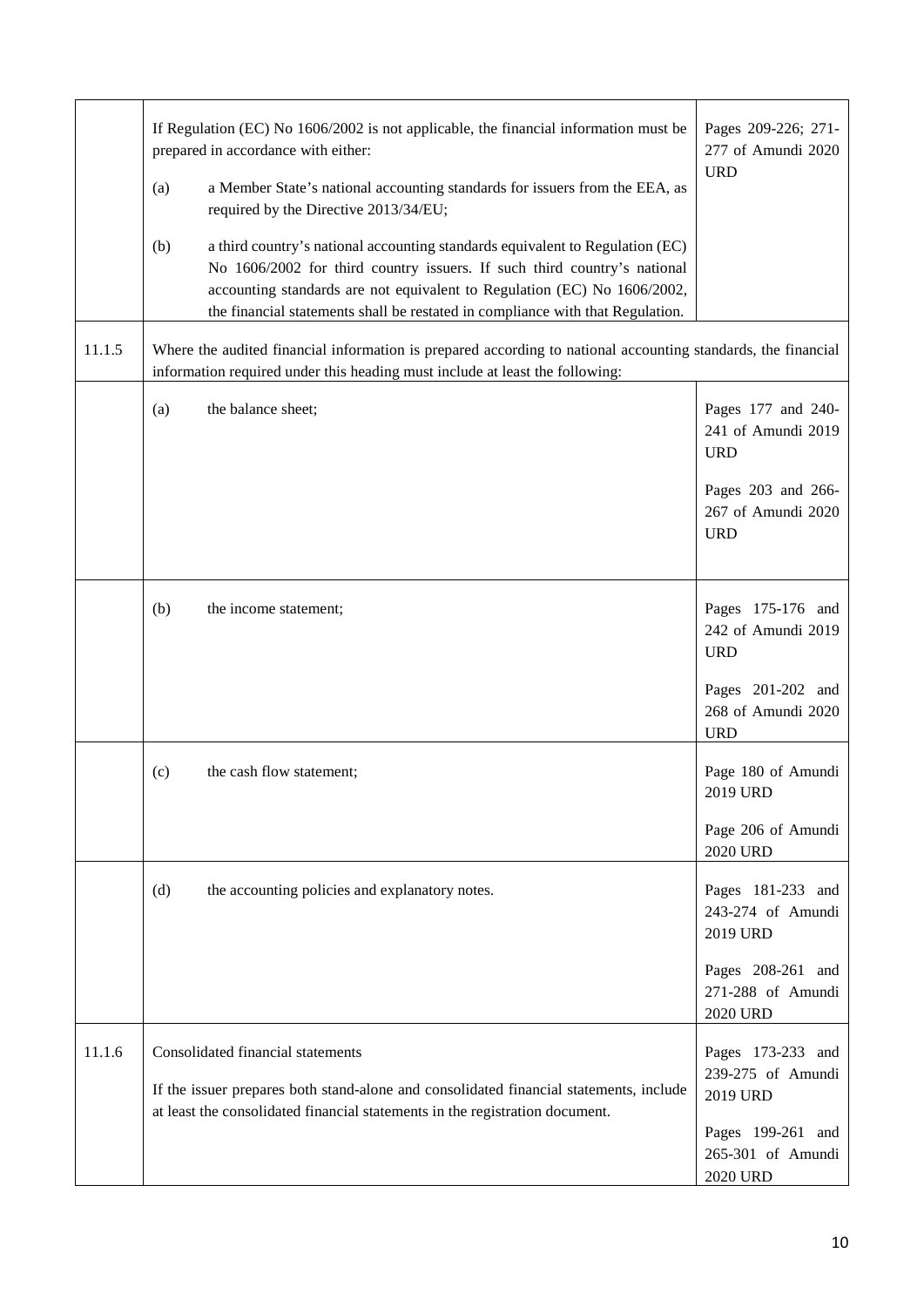| 11.1.7 | Age of latest financial information<br>The balance sheet date of the last year of audited financial information statements may<br>not be older than 18 months from the date of the registration document.                                                                                                                                                                                                                                                                                                                                                                                                                                                                                                                                                                                                                                                                                                                                                                                                                       | Pages 173 and 239 of<br>Amundi 2019 URD<br>Pages 199 and 265 of                                      |
|--------|---------------------------------------------------------------------------------------------------------------------------------------------------------------------------------------------------------------------------------------------------------------------------------------------------------------------------------------------------------------------------------------------------------------------------------------------------------------------------------------------------------------------------------------------------------------------------------------------------------------------------------------------------------------------------------------------------------------------------------------------------------------------------------------------------------------------------------------------------------------------------------------------------------------------------------------------------------------------------------------------------------------------------------|------------------------------------------------------------------------------------------------------|
| 11.2   | Interim and other financial information                                                                                                                                                                                                                                                                                                                                                                                                                                                                                                                                                                                                                                                                                                                                                                                                                                                                                                                                                                                         | Amundi 2020 URD                                                                                      |
| 11.2.1 | If the issuer has published quarterly or half yearly financial information since the date<br>of its last audited financial statements, these must be included in the registration<br>document. If the quarterly or half yearly financial information has been reviewed or<br>audited, the audit or review report must also be included. If the quarterly or half yearly<br>financial information is not audited or has not been reviewed state that fact.<br>If the registration document is dated more than nine months after the date of the last<br>audited financial statements, it must contain interim financial information, which may<br>be unaudited (in which case that fact must be stated) covering at least the first six months<br>of the financial year.<br>Interim financial information prepared in accordance with either the requirements of the<br>Directive 2013/34/EU or Regulation (EC) No 1606/2002 as the case may be.<br>For issuers not subject to either Directive 2013/34/EU or Regulation (EC) No | Pages<br>$23 - 60$<br>οf<br>Amundi 2021 SFR<br>Amundi Q3 & 9M<br>2021 results                        |
|        | 1606/2002, the interim financial information must include comparative statements for<br>the same period in the prior financial year, except that the requirement for comparative<br>balance sheet information may be satisfied by presenting the year's end balance sheet.                                                                                                                                                                                                                                                                                                                                                                                                                                                                                                                                                                                                                                                                                                                                                      |                                                                                                      |
| 11.3   | Auditing of historical annual financial information                                                                                                                                                                                                                                                                                                                                                                                                                                                                                                                                                                                                                                                                                                                                                                                                                                                                                                                                                                             |                                                                                                      |
| 11.3.1 | The historical annual financial information must be independently audited. The audit<br>report shall be prepared in accordance with the Directive 2014/56/EU and Regulation<br>(EU) No 537/2014.                                                                                                                                                                                                                                                                                                                                                                                                                                                                                                                                                                                                                                                                                                                                                                                                                                | Pages 234-237<br>and<br>275-277<br>of<br>the<br>Amundi 2019 URD                                      |
|        | Where Directive 2014/56/EU and Regulation (EU) No 537/2014 do not apply:<br>the historical financial information must be audited or reported on as to<br>(a)<br>whether or not, for the purposes of the registration document, it gives a true<br>and fair view in accordance with auditing standards applicable in a Member<br>State or an equivalent standard.<br>if audit reports on the historical financial information contain qualifications,<br>(b)<br>modifications of opinion, disclaimers or an emphasis of matter, such<br>qualifications, modifications, disclaimers or emphasis of matter must be<br>reproduced in full and the reasons given.                                                                                                                                                                                                                                                                                                                                                                    | Pages 262-264 and<br>302-304 of Amundi<br><b>2020 URD</b>                                            |
| 11.4   | Legal and arbitration proceedings<br>Information on any governmental, legal or arbitration proceedings (including any such<br>proceedings which are pending or threatened of which the issuer is aware), during a<br>period covering at least the previous 12 months which may have, or have had in the<br>recent past significant effects on the issuer and/or group's financial position or<br>profitability, or provide an appropriate negative statement.                                                                                                                                                                                                                                                                                                                                                                                                                                                                                                                                                                   | Pages 178; 220; 241;<br>and 289 of<br>272<br>Amundi 2020 URD<br>Pages 11;20;57 of<br>Amundi 2021 SFR |
|        |                                                                                                                                                                                                                                                                                                                                                                                                                                                                                                                                                                                                                                                                                                                                                                                                                                                                                                                                                                                                                                 |                                                                                                      |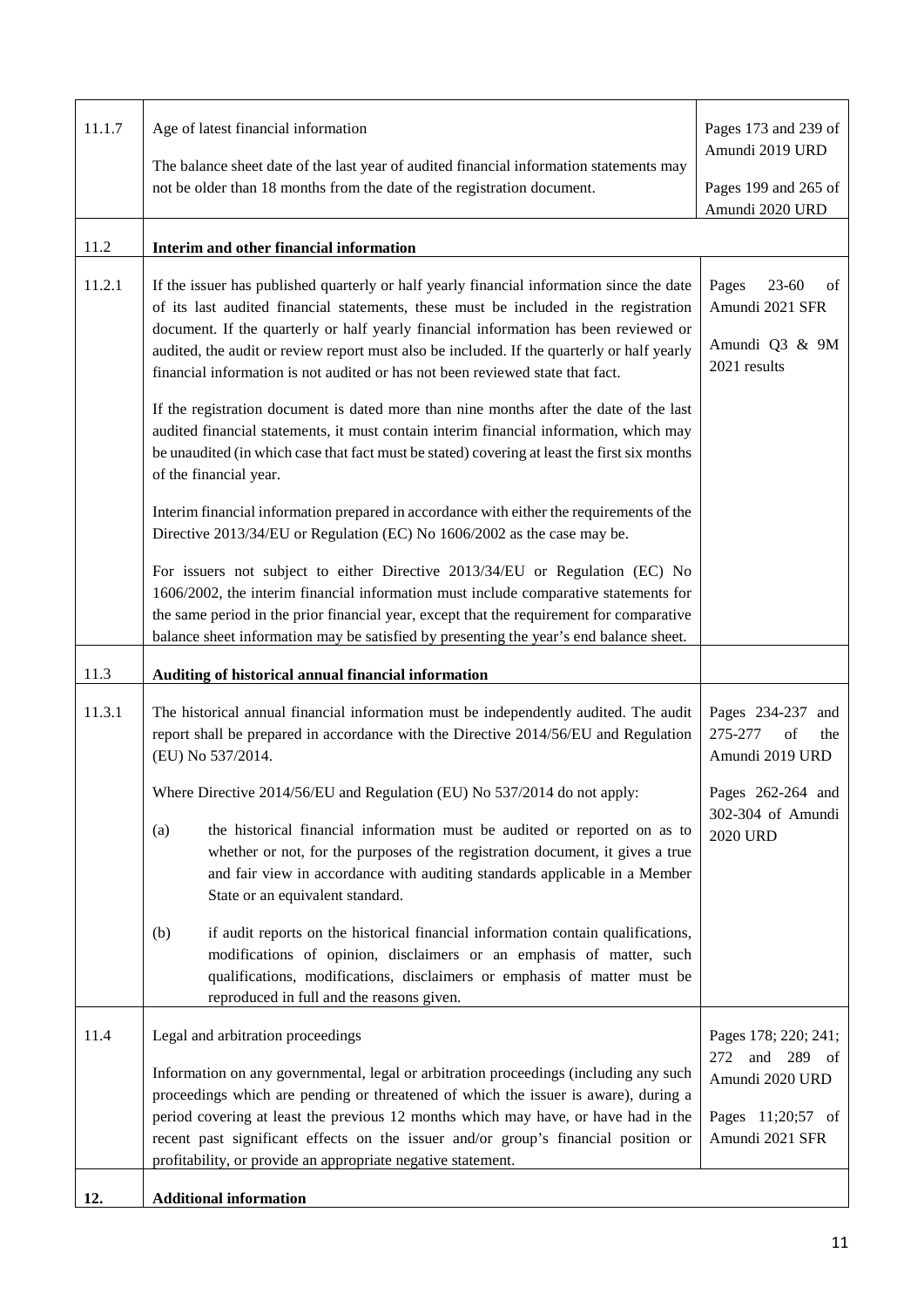| 12.1 | Share capital                                                                             | Pages           | 29-30; 242            |    |
|------|-------------------------------------------------------------------------------------------|-----------------|-----------------------|----|
|      |                                                                                           |                 | and $292$ ; of Amundi |    |
|      | The amount of the issued capital, the number and classes of the shares of which it is     | <b>2020 URD</b> |                       |    |
|      | composed with details of their principal characteristics, the part of the issued capital  |                 |                       |    |
|      | still to be paid up with an indication of the number, or total nominal value and the type | Pages           | 20-21                 | of |
|      | of the shares not yet fully paid up, broken down where applicable according to the extent | Amundi 2021 SFR |                       |    |
|      | to which they have been paid up.                                                          |                 |                       |    |
|      |                                                                                           |                 |                       |    |

## *N/A: not applicable.*

Information contained in the documents incorporated by reference other than information listed in the tables above is for information purposes only.

Each of the documents incorporated by reference in (a) to (m) will only be made available by the relevant Issuer or Guarantor [\(if applicable\) to which such document relates. In addition, copies of any documents incorporated by reference will, along](http://www.amundi-finance.com/)  [with this Base Prospectus, be available for viewing via the website of the Issuers \(](http://www.amundi.com/)www.amundi-finance.com; www.amundi.com).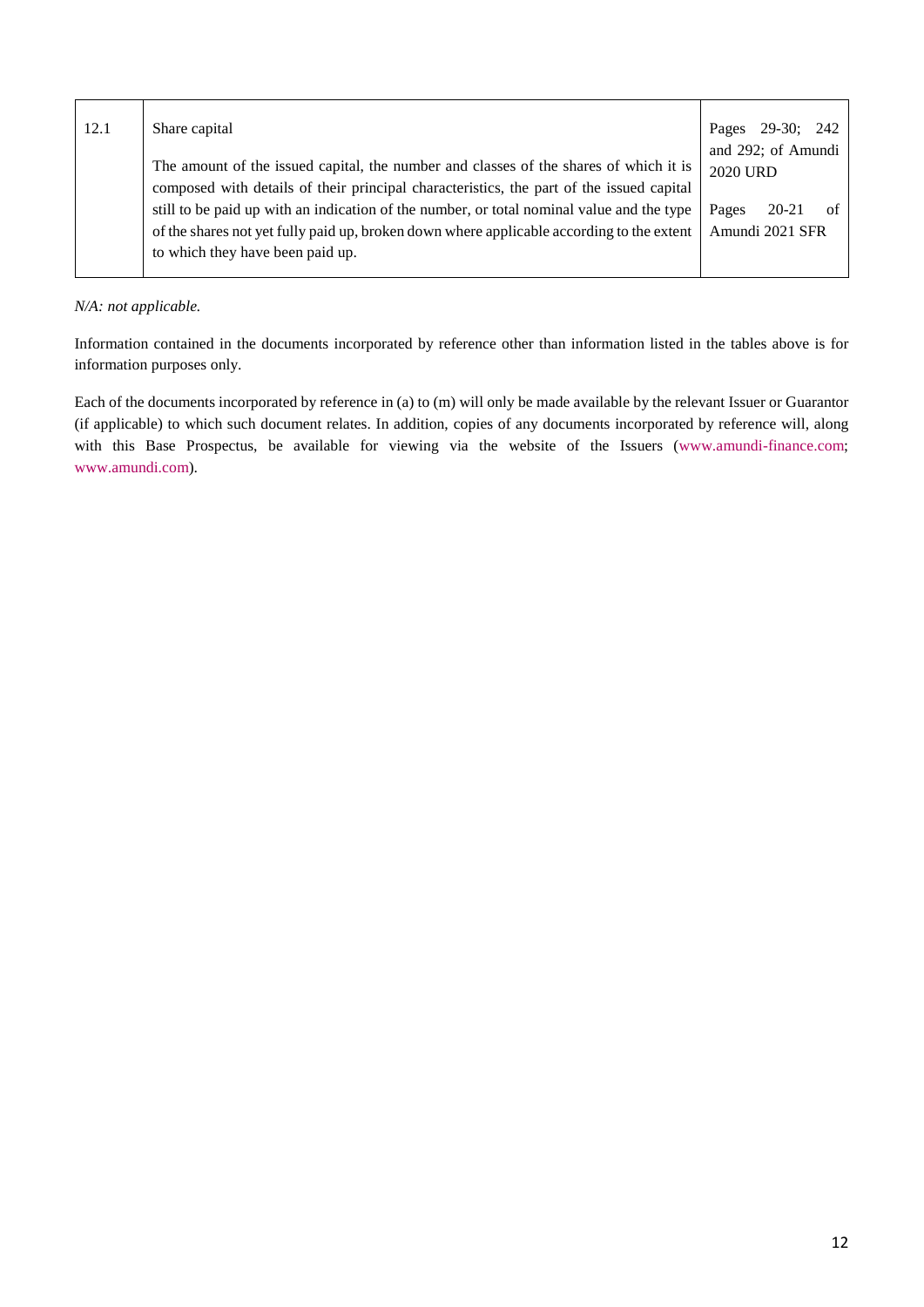### **UPDATE TO THE DESCRIPTION OF AMUNDI FINANCE**

<span id="page-12-0"></span>The paragraph entitled "*Company name, registered office and date of incorporation*" appearing on page 481 of the Base Prospectus, the paragraph entitled "*Organisational Structure*" appearing on page 482 of the Base Prospectus,and the paragraph entitled "*Share Capital*" appearing on pages 483 to 484 of the Base Prospectus in the section entitled "*Description of Amundi Finance*" are deleted and replaced with the following:

#### **Company name, registered office and date of incorporation**

Amundi Finance is a *société anonyme* organised and existing under French law, with a Board of Directors and registered with the *Registre du Commerce et des Sociétés* of Paris under number 421 304 601.

Amundi Finance was incorporated on 23 December 1998 for a period of 99 years. Its registered office is located at  $90-91-93$ , Boulevard Pasteur - 75015 Paris, France (Telephone number: +33 1 76 33 30 30).

Amundi Finance is licensed by the *Autorité de contrôle prudentiel et de résolution* ("ACPR") (ex. *Comité des Etablissements de Credit et des Entreprises d'Investissement* (*CECEI*)) under number 14328 Z as a specialized credit institution and investment services provider.

#### **Organisational Structure**

Amundi holds 23.87% of Amundi Finance and Amundi Asset Management holds the remaining 76.13%.

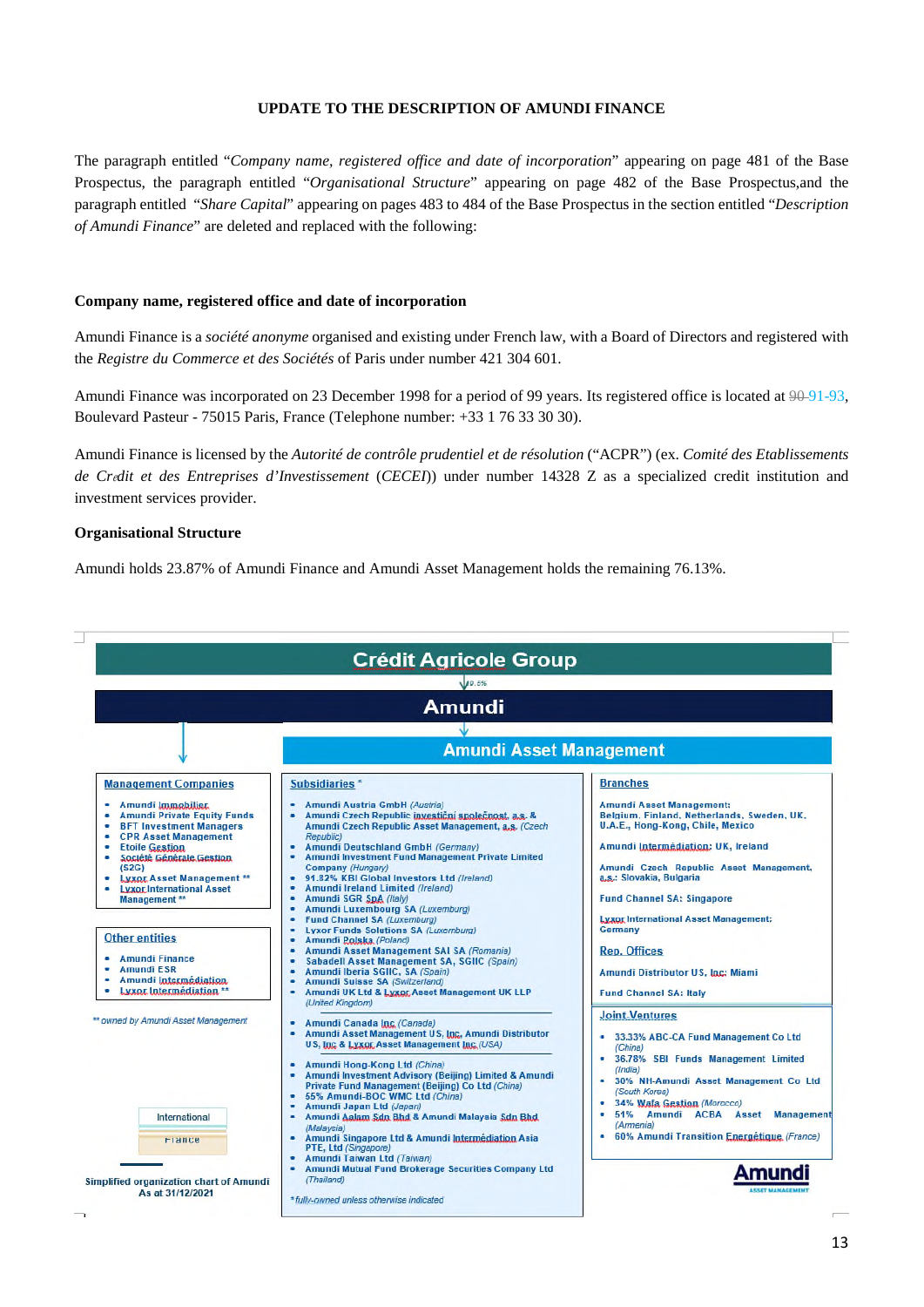All companies are wholly owned unless stated otherwise.

### **Share Capital**

The share capital of  $\epsilon$ 40,320,157 is divided into 2,644,829 shares.

| <b>Total</b>                           | EUR 40 320 157.00          |
|----------------------------------------|----------------------------|
| Shares held by Amundi                  | EUR 9 624 421.48 (23.87%)  |
| Shares held by Amundi Asset Management | EUR 30 695 735.52 (76.13%) |

In order to simplify the Amundi Finance's shareholding structure, the number of shareholders was reduced from 7 to 2, in accordance with the regulations for the limited companies. Accordingly, on 12<sup>th</sup> November 2020, Amundi India Holding, CPR Asset Management, Etoile Gestion, Amundi Immobilier and Société Générale Gestion sold their Amundi Finance shares (1 share each) to Amundi Asset Management. The number of Amundi Finance shares held by Amundi Asset Management now stands at 2 013 500. Amundi retains 631 329 Amundi Finance share.

**Amundi Asset Management** is a French "société par actions simplifiée" registered with the Paris Trade and Companies Register under number 437 574 452 and with share capital of  $\epsilon$  1,086,262,605-1,143,615,555. Its registered office is located at 90 91-93, Boulevard Pasteur - 75015 Paris. It is wholly owned by Amundi. Amundi Asset Management is approved as a management company by the AMF under number GP 04000036. Its primary corporate purpose is to provide all types of asset management and asset management advisory services to third parties. This includes, among other things, collective management of all types of collective investment vehicles, portfolio management under individual mandates of all types and management of all types of employee savings and retirement products.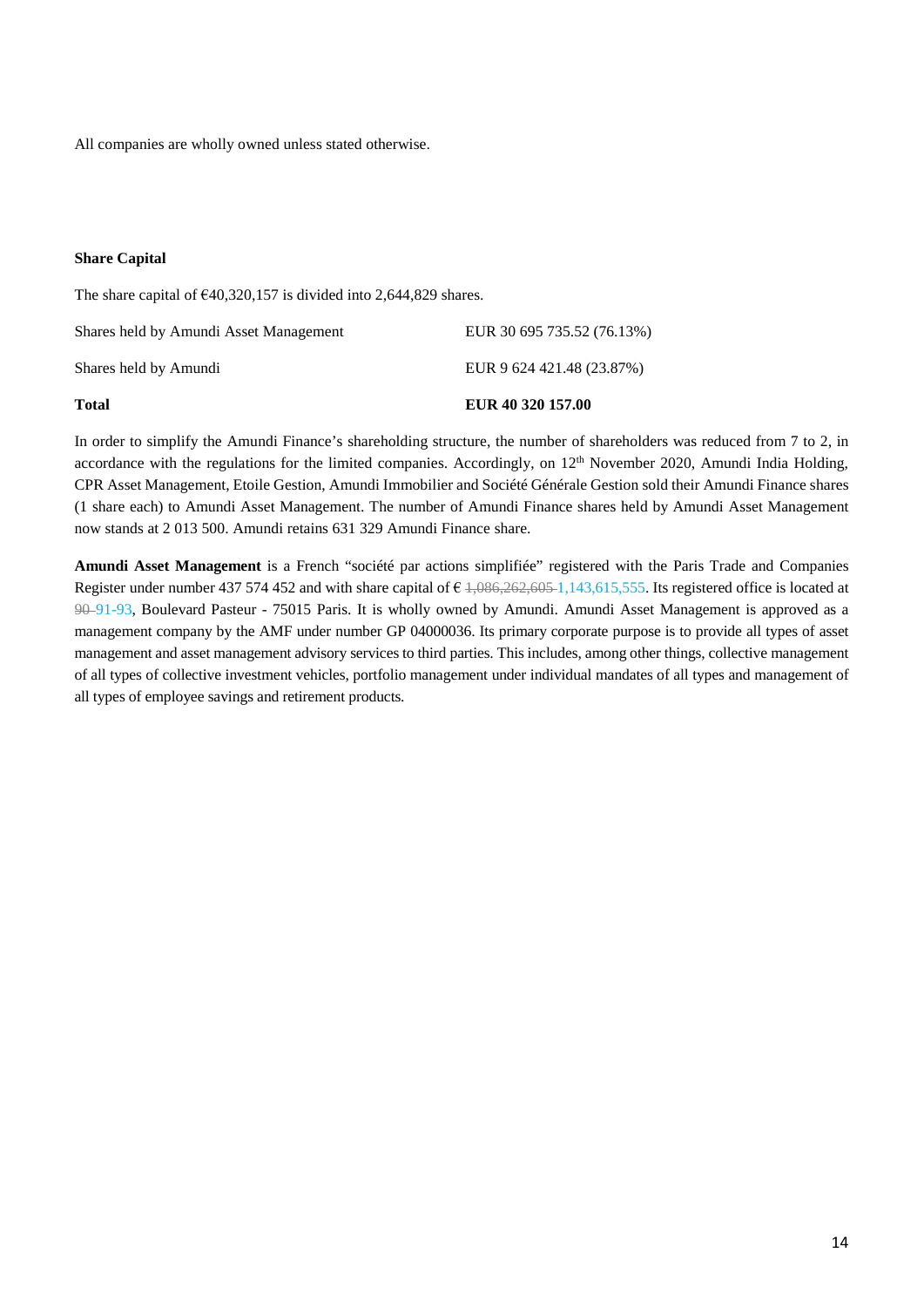## **UPDATE TO THE DESCRIPTION OF AMUNDI**

<span id="page-14-0"></span>The section entitled "*Description of Amundi*" appearing on page 487 of the Base Prospectus is deleted and replaced with the following:

#### **DESCRIPTION OF AMUNDI**

For a general description of the Issuer, its activities and its financial conditions, please refer to the cross-reference table appearing in Section "*Documents Incorporating by Reference*" on pages 53 to 62 of this Base Prospectus.

In addition, on 30 July 2020, Mrs Michèle Guibert was co-opted to the Board of Directors of Amundi to replace Mrs Renée Talamona. Mrs Michèle Guibert's main activity outside Amundi is: Chief Executive Officer of *La Caisse Régionale de Crédit Agricole des Côtes d'Armor*. Mrs Michèle Guibert's business address is located at *La Caisse Régionale de Crédit Agricole des Côtes d'Armor*, La Croix Tual, Ploufragan, 22098 Saint-Brieuc, France.

In addition, on 10 May 2021,

- (i) Mrs Valérie Baudson was appointed Chief Executive Officer of Amundi succeeding Mr Yves Perrier and Yves Perrier was elected Chairman of the Board of Directors of Amundi, succeeding Xavier Musca;
- (ii) the Director's mandate of M. Henri Buecher has ended;
- (iii) M. Patrice Gentié was co-opted to the Board of Directors of Amundi. M. Patrice Gentié's main activity outside Amundi is: President of the *Caisse Régionale Agricole du Crédit Agricole d'Aquitaine*. M. Patrice Gentié's business address is located at *Caisse Régionale Agricole du Crédit Agricole d'Aquitaine*, 106 Quai de Bacalan - CS 41272 -33000 Bordeaux;
- (iv) M. Eric Tazé-Bernard left his position as Director elected by the employees and Mrs Estelle Ménard, her substitute, replaced him in his functions. Mrs Estelle Ménard's activity is: Deputy head of thematic actions management (*Responsable Adjointe Gestion Actions Thématiques*) at CPR AM. Mrs Estelle Ménard's business address is located at CPR AM,  $99$  91-93 boulevard Pasteur 75015 Paris;
- (v) Mrs Andrée Samat resigned from her functions of Director.

A new Director was co-opted on 29 July 2021: Mrs Christine Gandon. Mrs Christine Gandon's main activity outside Amundi is President of the *Caisse Régionale du Crédit Agricole du Nord-Est*. Mrs Christine Gandon's business address is located at *Caisse Régionale du Crédit Agricole du Nord-Est*, 25 rue Libergier 51100 Reims.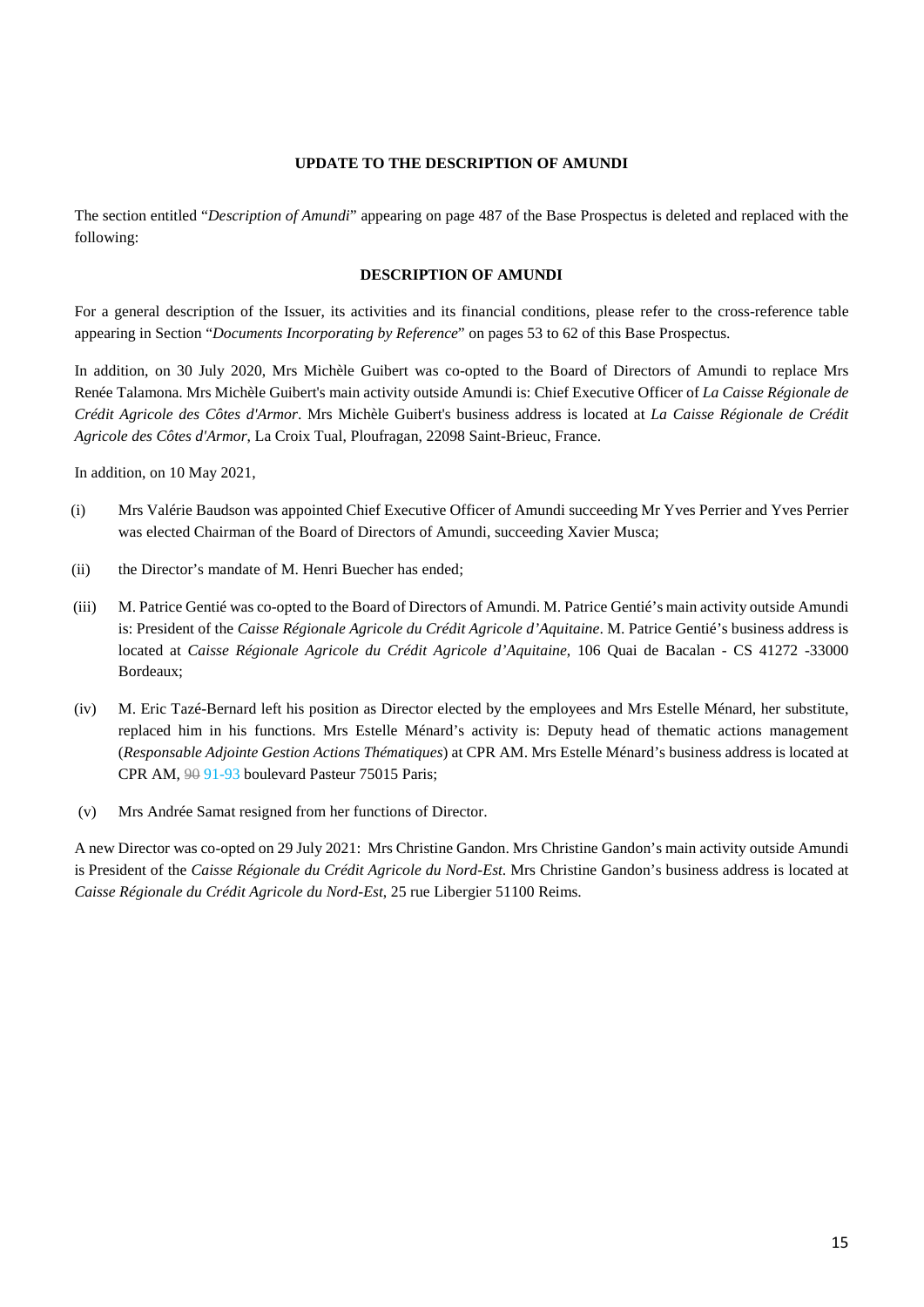## **UPDATE TO THE RECENT EVENTS**

<span id="page-15-0"></span>The section "*Recent Events*" appearing on page 488 of the Base Prospectus is amended by the addition of the following press releases :

**Press release published on 8 December 2021** 



# **Press Release**

# **Amundi presents its new "ESG Plan 2025" and accelerates its transformation to support a fair environmental transition**

**London, 8th December 2021** – **Amundi, a European leader in responsible investment with over €800 billion in assets managed with an ESG (Environment, Social, Governance) approach, today launches a new social and climate action plan through to 2025. With the ambition of further strengthening its commitments, this plan sets out objectives for both savings and investment solutions for clients and Amundi's engagement policy with companies. ESG objectives will be included in the remuneration of its senior executives. Amundi will also present its climate strategy to its shareholders.** 

**This plan is part of the Crédit Agricole Group's Societal Project, which is built around three priorities: climate, social cohesion and agricultural and agri-food transitions.** 

# **Achievements of the 2018-2021 ESG Plan**

Since its creation in 2010, Amundi has made responsible investment one of its founding pillars. In 2018, Amundi set out a three-year action plan with an objective of adopting a 100% responsible approach. Three years later, Amundiis proud to be a leader in responsible investment<sup>1</sup> with:

# **In terms of savings and investment solutions**:

- **100% of its actively managed open-ended funds** incorporating ESG criteria and aiming at a higher ESG score than the benchmark<sup>[2](#page-15-2)</sup>, by overweighting or underweighting companies in the portfolios according to their contribution to environmental and societal issues
- **Responsible investments in passive management**, currently at c. €80 billion euros (from €19 billion in 2018) driven by the development of an ESG and climate offering
- **Assets dedicated to specific initiatives promoting the energy transition** or social cohesion amounting to €31bn (from €10bn in 2018)
- The largest solidarity economy fund in France, **Amundi Solidarité, with assets of €400m invested in the social and solidarity economy** (from €200m in 2018); and
- The development of an ESG advisory service dedicated to institutional investors and distributors to support them throughout their ESG journey.

<span id="page-15-2"></span><span id="page-15-1"></span>*<sup>1</sup> Source: Broadridge as at 30/09/2021* 

*<sup>2</sup> except when technically impossible (eg. Lack of data)*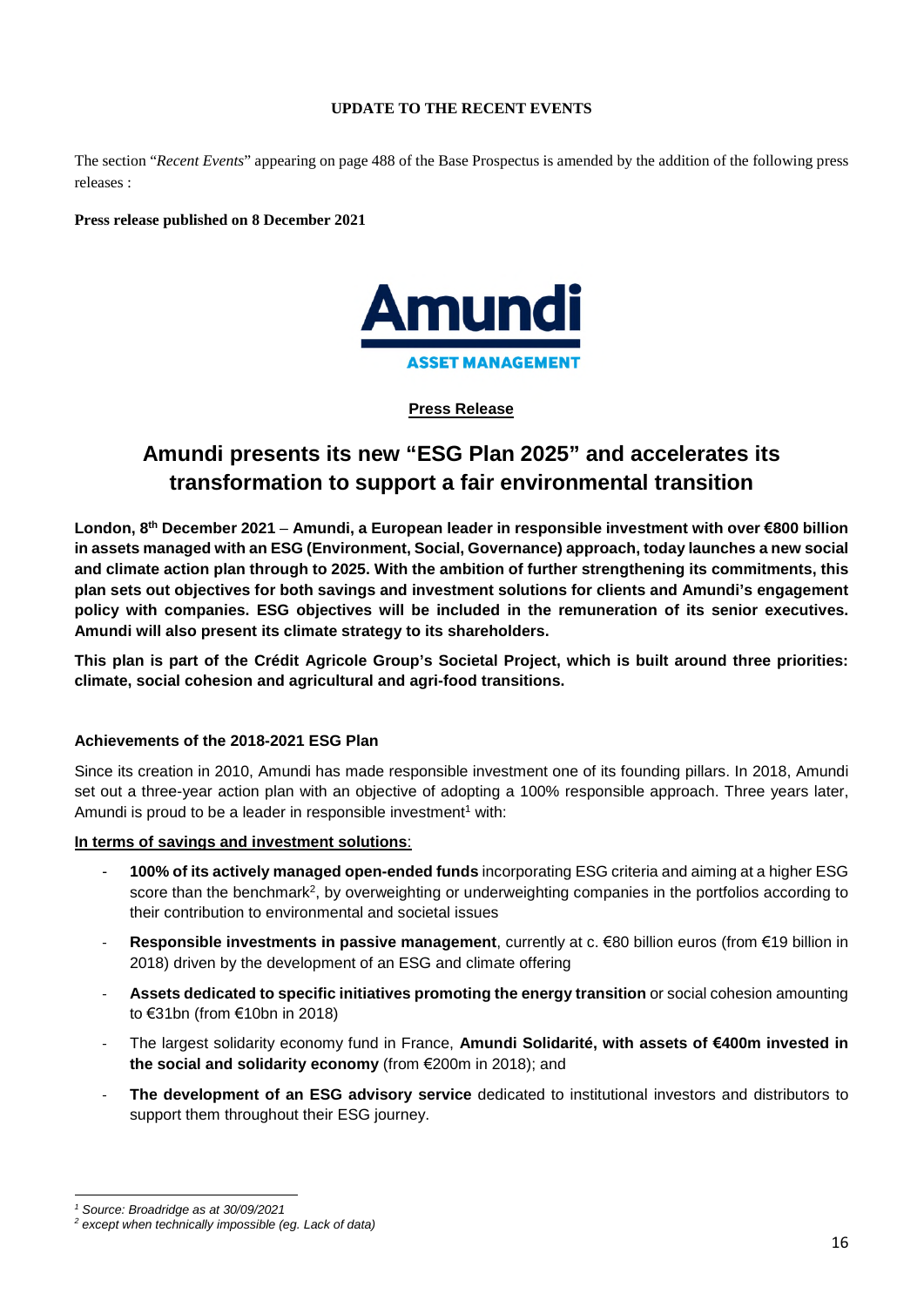# **In terms of voting & engagement with companies:**

- **Systematic consideration of their levels of contribution to environmental and societal issues in its dialogue with companies.** Amundi exercises its voting rights with a focus on two major themes: climate issues and social cohesion. In 2020, Amundi voted at over 4,000 annual general meetings and initiated dialogue on the energy transition and climate change with 472 companies.

# **New Ambitions for 2025: 10 key measures to accelerate Amundi's transformation**

Building on this progress, and above all conscious of the efforts still needed for all sectors and companies to align with the Paris Agreement while maintaining social cohesion, Amundi wishes to go even further. **In addition to joining the Net Zero coalition of Asset Managers in July 2021, Amundi today seeks to achieve a faster path towards decarbonisation** by presenting a new 2022-2025 action plan. This plan is based on three objectives: 1) to ensure that its savings solutions offering **goes even further** in terms of responsible investment, 2) **to call upon more companies to define credible alignment strategies for the Net Zero 2050 objective** and 3) to **ensure the support of its employees and shareholders** in its new ambitions.

For its **savings and technology solutions**, Amundi commits to:

- 1. **Introducing a new environmental transition rating that assesses** companies' efforts in decarbonising their operations and the development of their sustainable activities, covering **€400bn euros** of actively managed open funds. In order to encourage companies to make this transformation, portfolios will aim to have an environmental transition profile that is better than their univers. As a result, portfolios will overweight those companies that have made the most efforts in their energy transition.
- 2. **Offering open funds in all asset classes with a Net Zero 2050 investment objective.**
- 3. **Reaching €20bn** in assets in impact funds that will **invest in companies that seek positive environmental or social performance**. This impact will be measured and reported annually.
- 4. **Ensuring that 40% of its range of passive funds** is made up of ESG funds.
- 5. Developing Alto Sustainability, a technology analysis solution designed to support investors in decisionmaking regarding the environmental and social impact of their portfolio.

# **In terms of voting & engagement with companies:**

- 6. Working with **1000 additional companies to define credible strategies** for reducing their greenhouse gas emissions, to vote at their annual general meetings and for management remuneration packages to **be linked to these strategies.**
- 7. From 2022, excluding from its portfolios companies that generate over 30% of their activity from unconventional oil and gas production.

# **Amundi will apply to its own business what it asks of other companies, and has therefore decided to:**

- 8. **Take into account the level of achievement of these ESG objectives (weight 20% of total criteria) in the KPIs calculation of performance shares for our 200 senior executives. We will also set ESG targets for all portfolio managers and sales representatives**
- 9. **Reduce its own direct greenhouse gas emissions by approximately 30% (vs. 2018)** per employee in 2025.
- 10. **Present its climate strategy to its shareholders at the next annual general meeting in 2022.**

**Valérie Baudson, Chief Executive Officer of Amundi, commented:** "*Acting in the best interests of our clients and society has always been in Amundi's DNA. The action plan that we developed in 2018 was based on the principle that an asset manager's task is not only to invest in the world as it is but also as it should be, with two major themes: climate change and social inequalities. Thanks to the involvement of our teams, our partners'*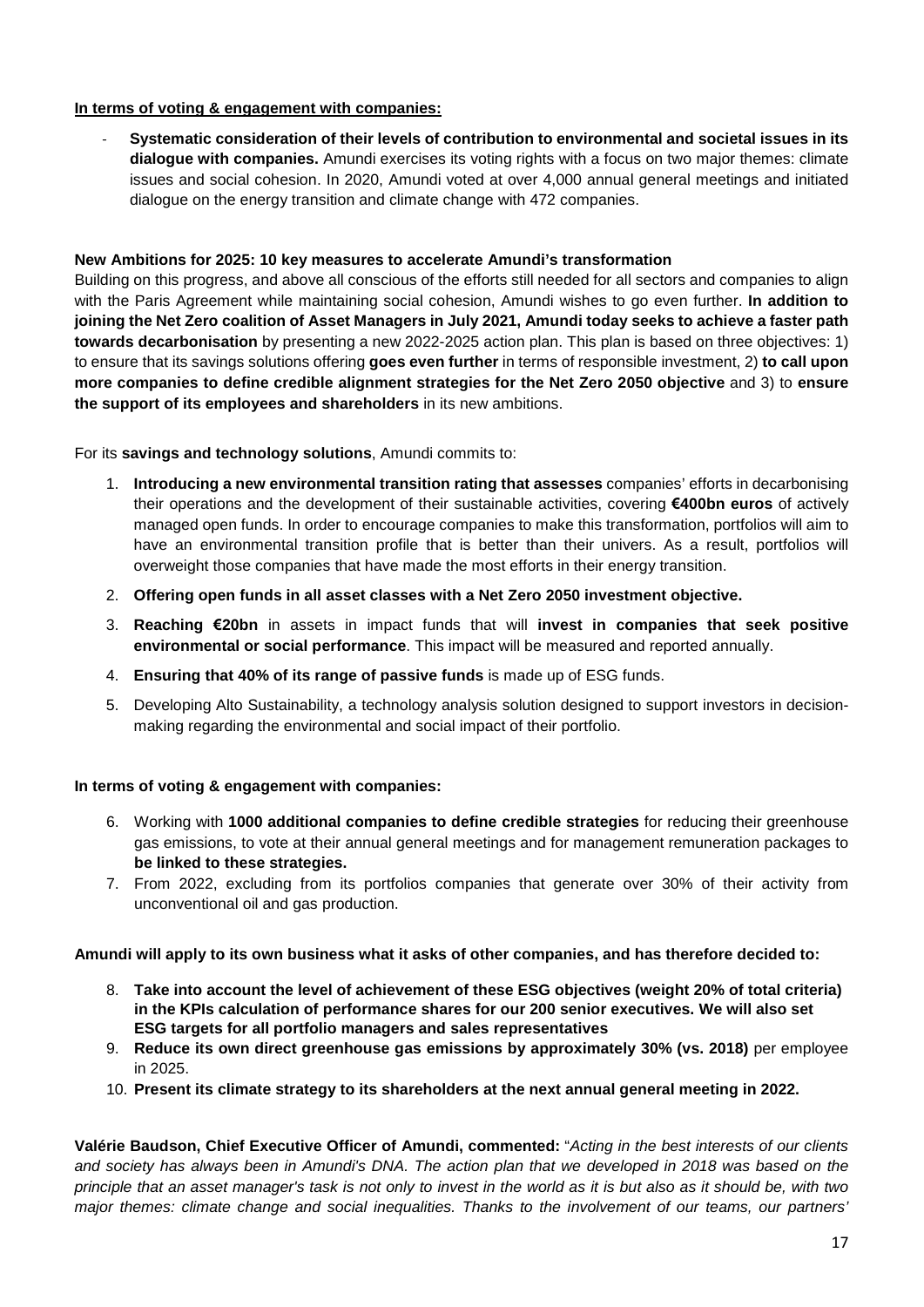*commitment and above all the trust of our customers and shareholders, we have successfully carried out this plan and have become a benchmark player in responsible investment.* 

*Today, we commit to going even further to help accelerate the transformation of our society and its economic players. Our new "ESG Plan 2025" is even more demanding and aims to align all of our stakeholders: investors, companies, employees and shareholders*. *The acceleration of our ESG commitments will be Amundi's primary growth lever around the world* ".

## **About Amundi**

Amundi, the leading European asset manager, ranking among the top 10 global players<sup>[3](#page-17-0)</sup>, offers its 100 million clients - retail, institutional and corporate - a complete range of savings and investment solutions in active and passive management, in traditional or real assets.

With its six international investment hubs<sup>4</sup>[,](#page-17-1) financial and extra-financial research capabilities and long-standing commitment to responsible investment, Amundi is a key player in the asset management landscape.

Amundi clients benefit from the expertise and advice of 4,800 employees in more than 35 countries. A subsidiary of the Crédit Agricole group and listed on the stock exchange, Amundi currently manages more than €1.8 trillion of assets<sup>[5](#page-17-2)</sup>.

# *Amundi, a trusted partner, working every day in the interest of its clients and society*



**Press contact** 

**Amundi**  Natacha Andermahr-Sharp Tél: +33 1 76 37 86 05 [natacha.andemahr-sharp@amundi.com](mailto:natacha.andemahr-sharp@amundi.com)

*Document exclusively for use by journalists and press professionals.* 

<span id="page-17-1"></span><span id="page-17-0"></span>*<sup>3</sup> Source: IPE "Top 500 Asset Managers" published in June 2021, based on assets under management as at 31/12/2020* 

<span id="page-17-2"></span>*<sup>4</sup> Boston, Dublin, London, Milan, Paris and Tokyo* 

*<sup>5</sup> Amundi data as of 30/09/2021*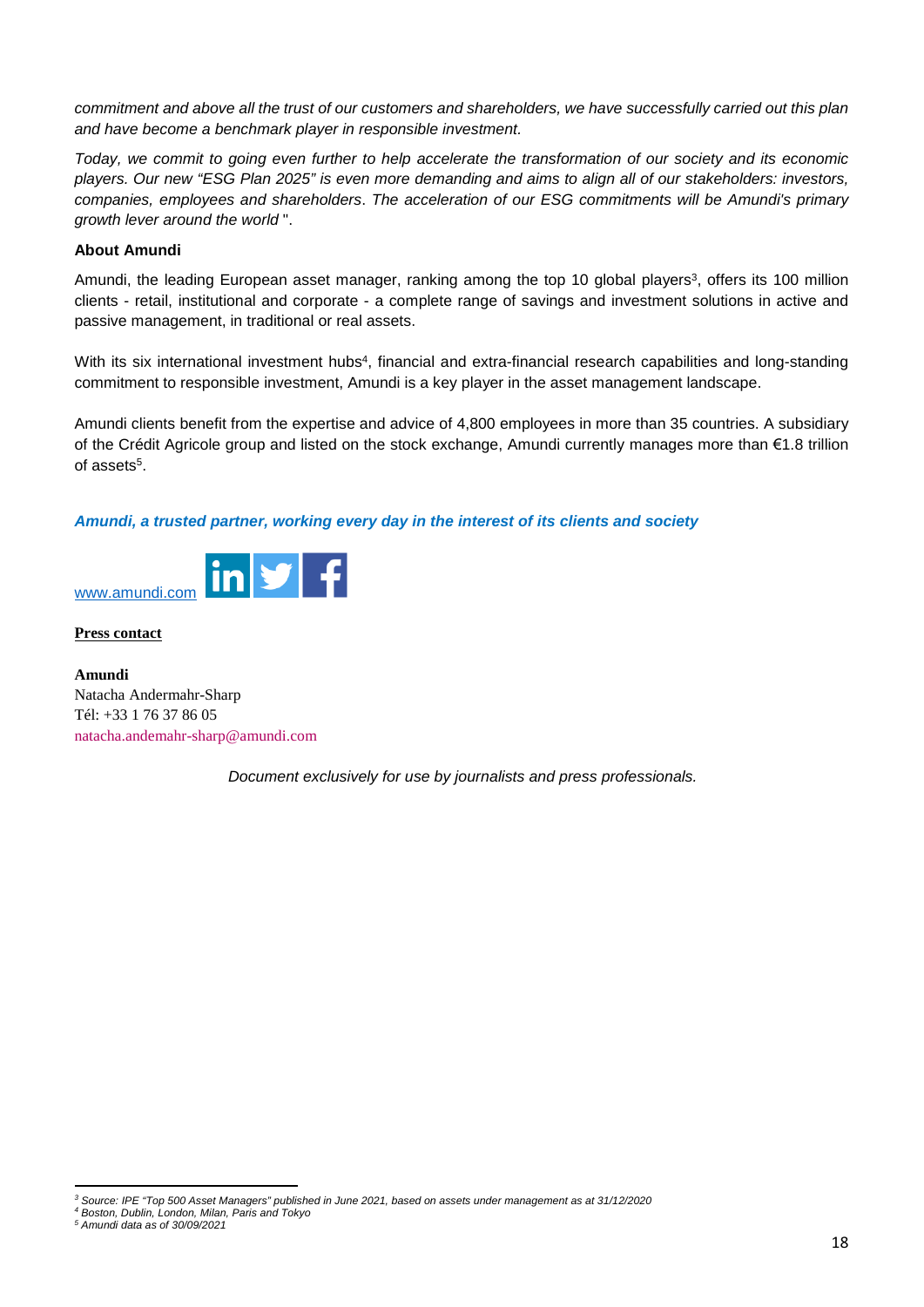**Press release published on 15 December 2021** 



**Paris***,* **15 December 2021** 

# **SBI Funds Management IPO**

After review of the proposal of State Bank of India (SBI) to explore possibilities of an Initial Public Offering (IPO) of SBI Funds Management Private Limited (SBI FMPL), Amundi announces its support to this initiative and its intention to sell approx. 4% of SBI FMPL capital as part of the envisaged IPO.

The IPO would be achieved on the Indian stock market in 2022, subject to regulatory approvals and market conditions.

SBI FMPL is currently owned by SBI (62.6%), Amundi (36.8%) and staff (0.6%).

## **Important Information**

This press release does not, and shall not, in any circumstances constitute a public offering nor an offer to subscribe or designed to solicit interest for purposes of an offer to the public. This press release and its contents are not intended to be an "offer letter", "offering circular", "offering document", "information memorandum", "private placement offer cum application letter", "draft red herring prospectus", "red herring prospectus", "invitation", "advertisement" or "prospectus" (as defined under the Companies Act, 2013, as amended, together with the rules, regulations, notifications, guidelines and clarifications issued thereunder, the Securities and Exchange Board Of India (Issue of Capital and Disclosure Requirements) Regulations, 2018, as amended, and any other applicable law in India). This is not intended to be an advertisement and does not constitute or form part of, and should not be construed as, an offer or invitation or solicitation of an offer, from the public or any class of investors, to subscribe for or purchase any securities, and neither this press release nor anything contained herein shall form the basis of or be relied on in connection with or act as an inducement to enter into any contract or commitment whatsoever. This press release does not express and shall not be construed to express, any opinion or advice or make any recommendation with respect to an investment in any securities. No communication and no information in respect of the contemplated transaction or of SBI FM, SBI or Amundi may be distributed to the public in any jurisdiction where a registration or approval is required.

This document is not an offer of securities for sale in the United States. Shares in the contemplated initial public offering will not be registered under the U.S. Securities Act of 1933, as amended (the "U.S. Securities Act"), and may not be offered or sold in the United States absent registration or an exemption from registration under the U.S. Securities Act. SBI FM, SBI and Amundi do not intend to register any portion of the contemplated initial public offering in the United States or to conduct a public offering of securities in the United States.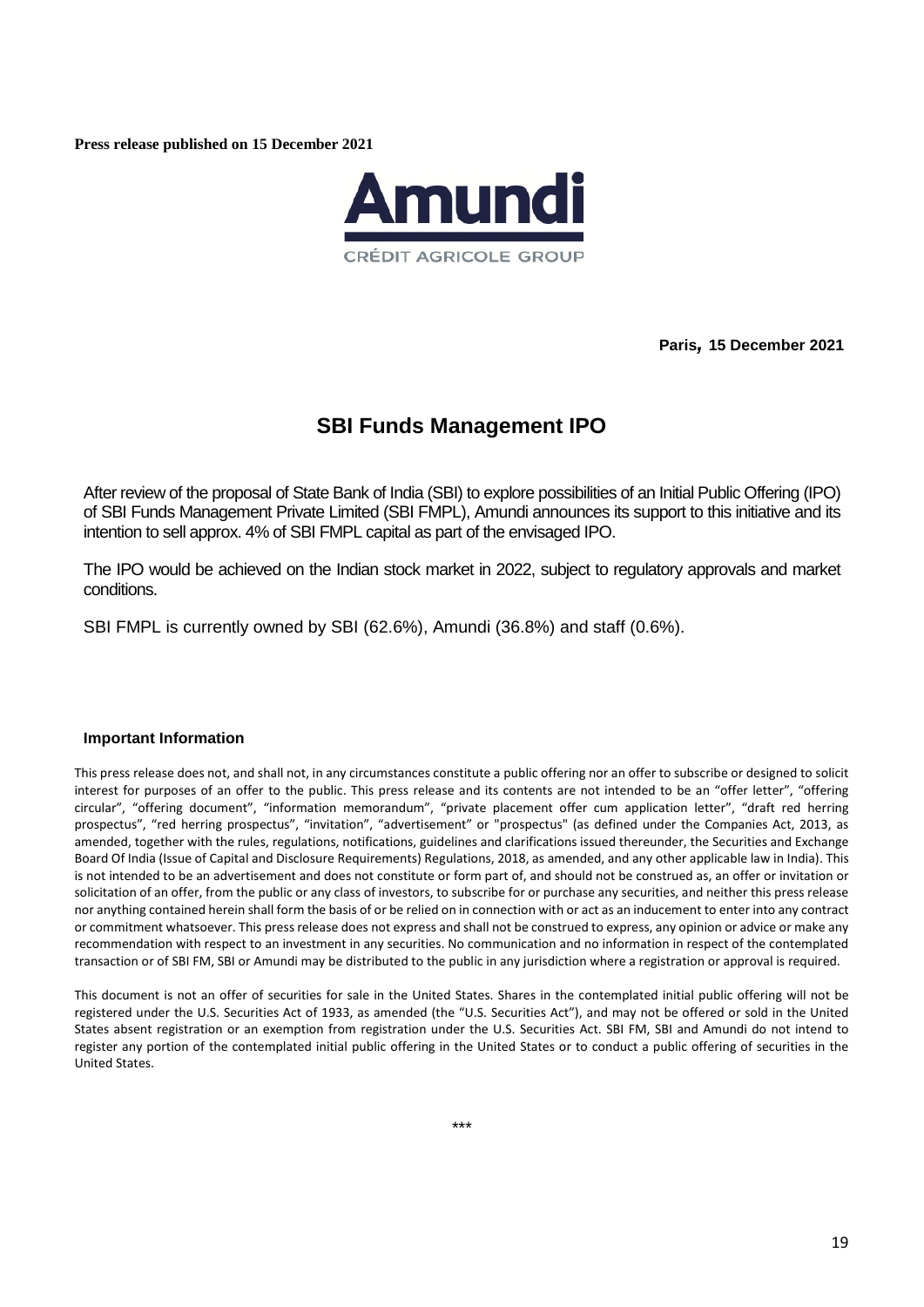#### **About Amundi**

Amundi, the leading European asset manager, ranking among the top 10 global players<sup>[6](#page-19-0)</sup>, offers its 100 million clients - retail, institutional and corporate - a complete range of savings and investment solutions in active and passive management, in traditional or real assets.

With its six international investment hubs<sup>[7](#page-19-1)</sup>, financial and extra-financial research capabilities and long-standing commitment to responsible investment, Amundi is a key player in the asset management landscape.

Amundi clients benefit from the expertise and advice of 4,800 employees in more than 35 countries. A subsidiary of the Crédit Agricole group and listed on the stock exchange, Amundi currently manages more than €1.8 trillion of assets<sup>8</sup>.

*Amundi, a trusted partner, working every day in the interest of its clients and society.* 



| <b>Press contact:</b>              | Investor contacts:        |                           |  |
|------------------------------------|---------------------------|---------------------------|--|
| Natacha Andermahr                  | <b>Anthony Mellor</b>     | <b>Thomas Lapeyre</b>     |  |
| Tel. +33 1 76 37 86 05             | Tel. +33 1 76 32 17 16    | Tel. +33 1 76 33 70 54    |  |
| natacha.andermahr-sharp@amundi.com | anthony.mellor@amundi.com | thomas.lapeyre@amundi.com |  |

#### **About SBI FM (SBI Funds Management Private Limited)**

SBI Funds Management Private Limited (SBIFMPL) is a Joint Venture between State Bank of India (SBI), India's largest bank, and Amundi, Europe's leading asset manager. SBIFMPL offers to investors in India and globally (through the Amundi network), a full range of offerings across asset classes and investment styles from Mutual Funds, Portfolio Management Services, Offshore Funds and Alternative Investment Funds (AIFs).

SBIFMPL is the largest asset manager in India, managing over euros 165bn (approx. USD 191bn) of assets across Mutual Funds, Portfolio Management Services, Offshore Funds and AIFs as of September 30, 2021.

SBIFMPL was the first fund house to sign the CFA Institute of Asset Manager Code of Conduct and is also the signatory of the United Nations Principles for Responsible Investment (PRI) in India. SBIFMPL claims compliance with the Global Investment Performance Standards (GIPS®). For a copy of a presentation that complies with the GIPS standards and/or the firm's list of composite descriptions, please visit [https://www.sbimf.com/en-us/composite](https://www.sbimf.com/en-us/composite-performance-reporting)[performance-reporting.](https://www.sbimf.com/en-us/composite-performance-reporting) 

<span id="page-19-1"></span><span id="page-19-0"></span>*<sup>6</sup> Source: IPE "Top 500 Asset Managers" published in June 2021, based on assets under management as at 31/12/2020* 

<span id="page-19-2"></span>*<sup>7</sup> Boston, Dublin, London, Milan, Paris and Tokyo* 

*<sup>8</sup> Amundi data as of 30/09/2021*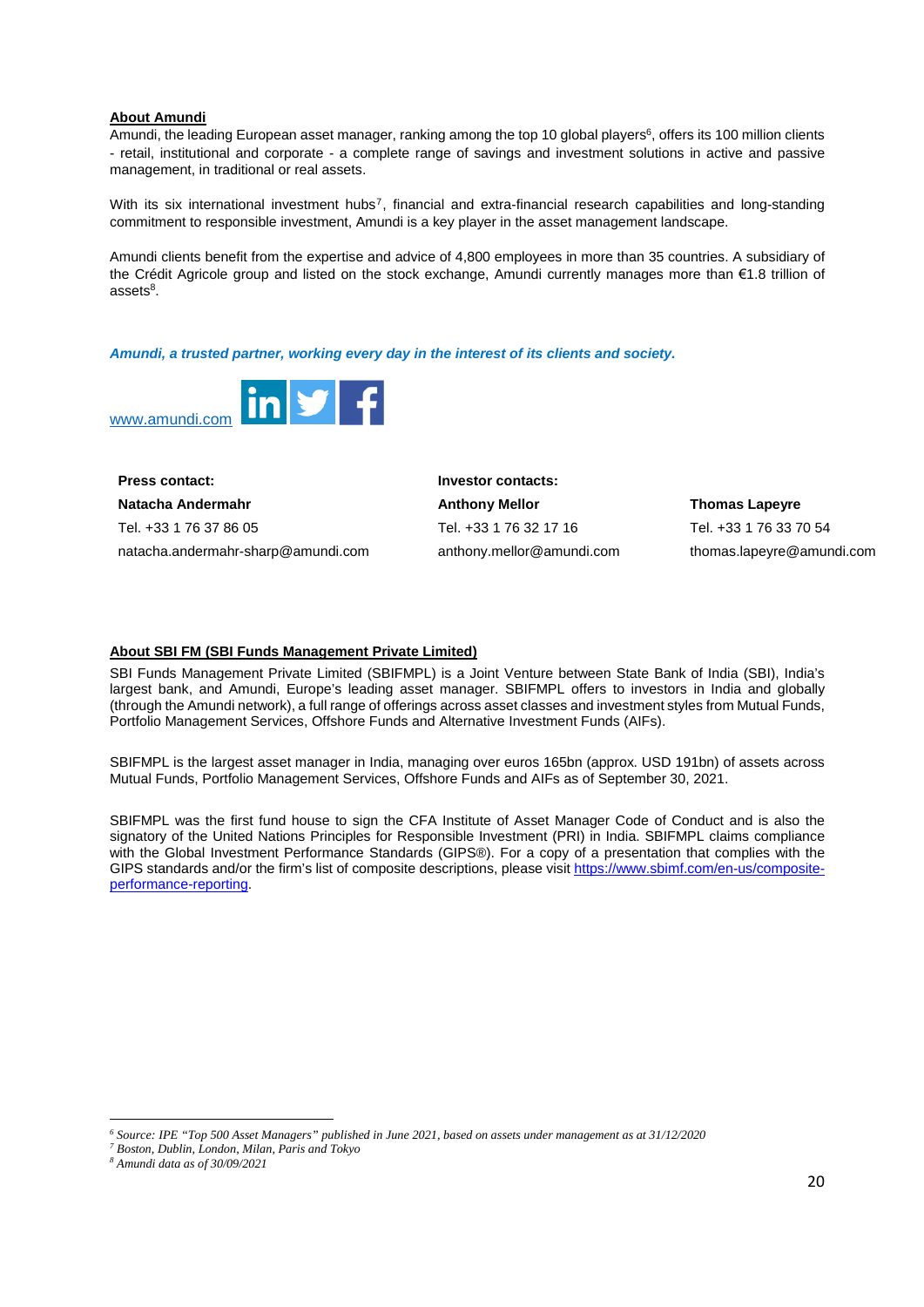## **UPDATE TO THE LAST PAGE OF THE BASE PROSPECTUS**

<span id="page-20-0"></span>The last page of the Base Prospectus is deleted and replaced with the following:

## **ISSUERS**

#### **Amundi Finance**  90 91-93, boulevard Pasteur 75015 Paris France

**Amundi**  91-93, boulevard Pasteur 75015 Paris France

### **GUARANTOR**

**Amundi**  91-93, boulevard Pasteur 75015 Paris France

## **ARRANGER AND DEALER**

**Amundi Finance**  90 91-93, boulevard Pasteur 75015 Paris France

# **FISCAL AND PAYING AGENT CACEIS Corporate Trust**

1 - 3 place Valhubert 75103 Paris France

## **CALCULATION AGENT Amundi Finance**

90 91-93, boulevard Pasteur 75015 Paris France

#### **LEGAL ADVISER**

*To the Issuers and the Guarantor as to French Law*

**Allen & Overy LLP**  52, avenue Hoche CS 90005 75379 Paris France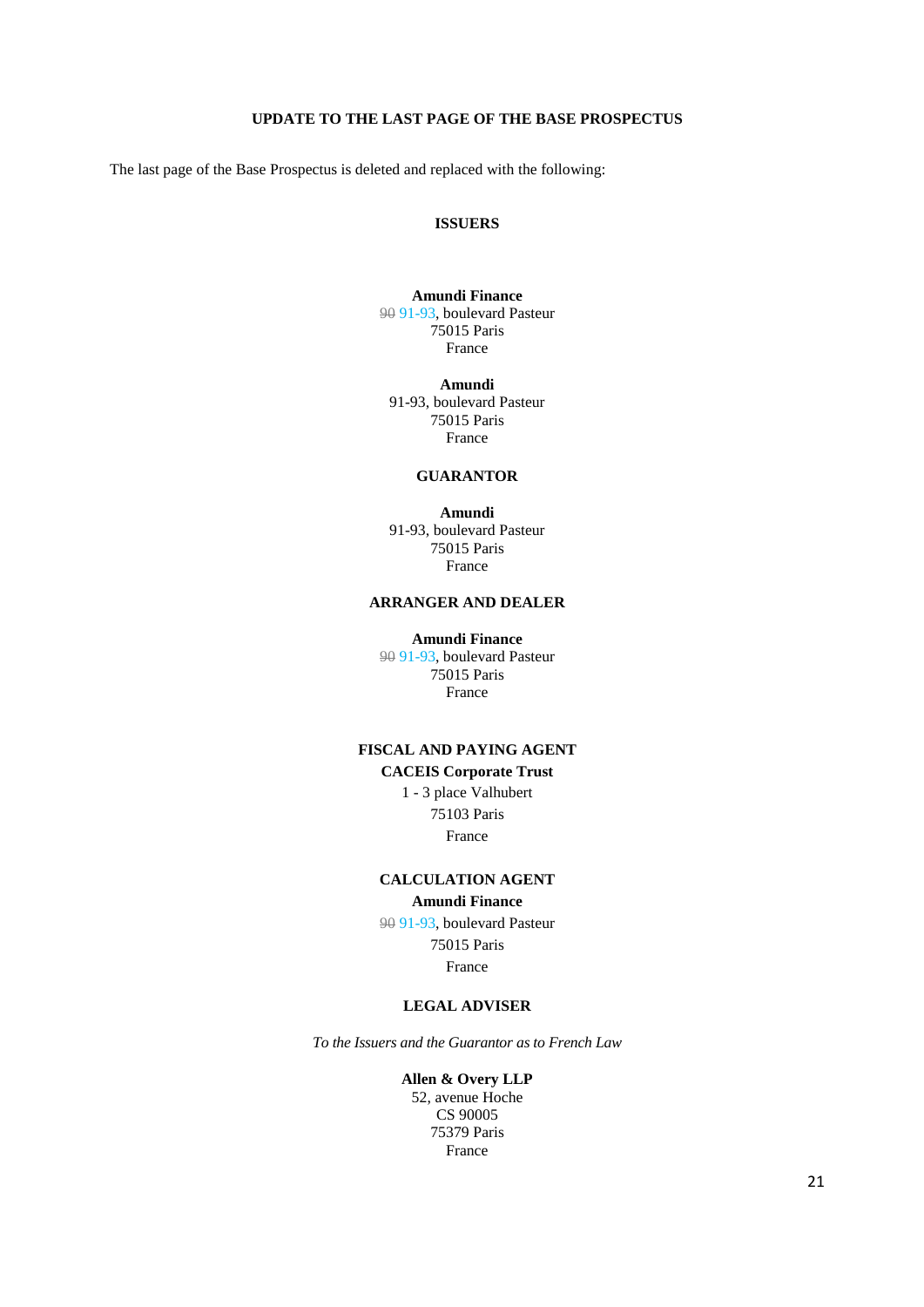### <span id="page-21-0"></span>**PERSON RESPONSIBLE FOR THE INFORMATION GIVEN IN THE THIRD SUPPLEMENT**

#### **In the name of Amundi Finance**

To the best knowledge of Amundi Finance, the information contained in this Third Supplement in relation to Amundi Finance is in accordance with the facts and contains no omission likely to affect its import.

## **Amundi Finance**

91-93, boulevard Pasteur, 75015 Paris, France

Represented by Mr Olivier GUILBAULT Chief Executive Officer of Amundi Finance

Executed in Paris on 7 January 2022

## **In the name of Amundi**

To the best knowledge of Amundi, the information contained in this Third Supplement is in accordance with the facts and contains no omission likely to affect its import.

**Amundi** 

91-93, boulevard Pasteur, 75015 Paris, France

Represented by Mr Jean-Philippe BIANQUIS Global Head of Structured Solutions Business Line

Executed in Paris on 7 January 2022